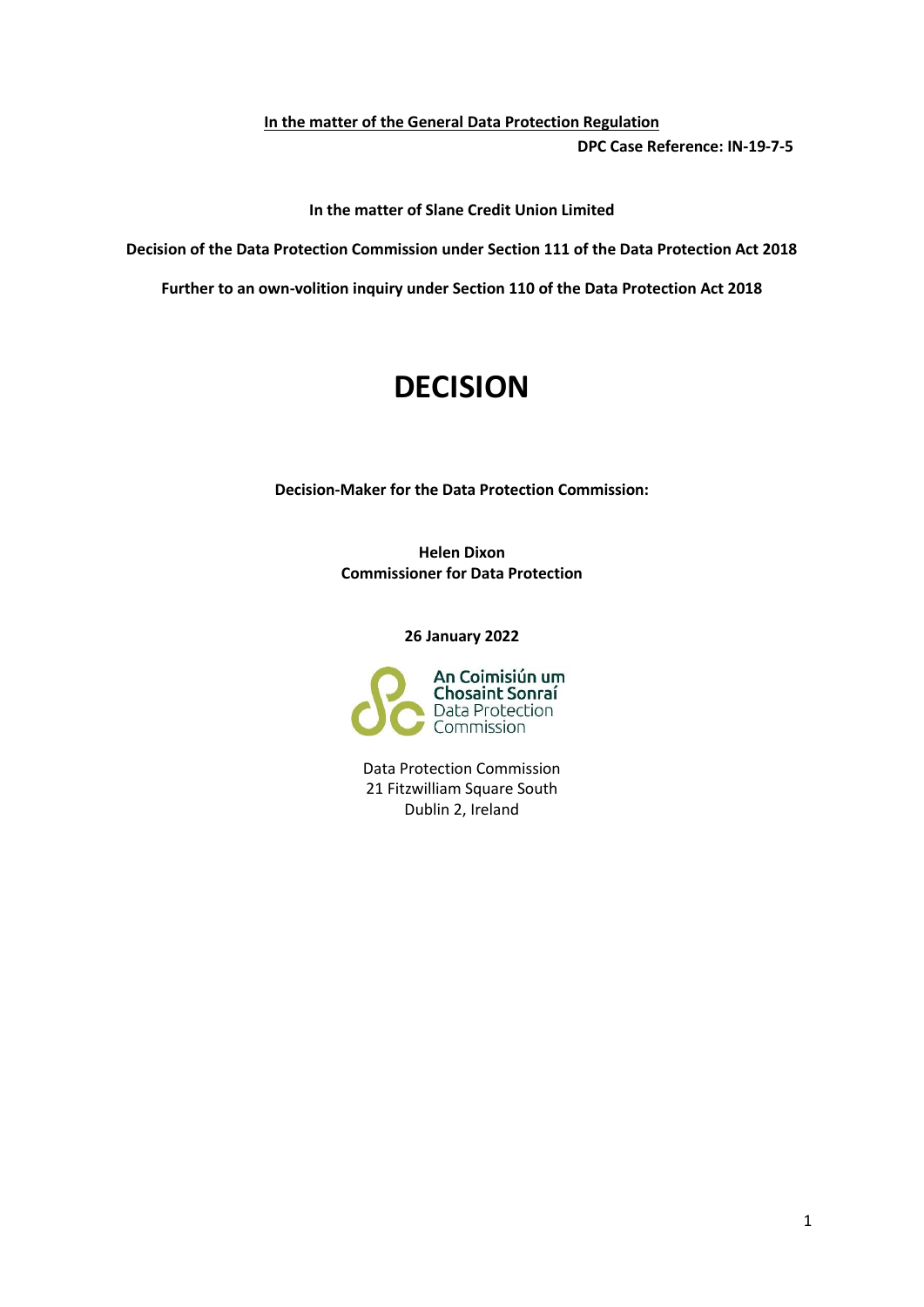### **Contents**

| 1.  |                                                                                             |  |
|-----|---------------------------------------------------------------------------------------------|--|
| 2.  |                                                                                             |  |
| З.  |                                                                                             |  |
| 4.  |                                                                                             |  |
| 5.  |                                                                                             |  |
| 6.  | Issue 1: Whether SCU infringed Articles 5(1)(f) and 32(1) of the GDPR in relation to Member |  |
| 7.  | Issue 2: Whether SCU infringed Articles 24 and 30(1) of the GDPR in relation to Member      |  |
| 8.  | Issue 3: Whether SCU infringed Article 28 of the GDPR in relation to Member Personal Data   |  |
| 9.  |                                                                                             |  |
|     |                                                                                             |  |
|     |                                                                                             |  |
| 10. |                                                                                             |  |
| 11. |                                                                                             |  |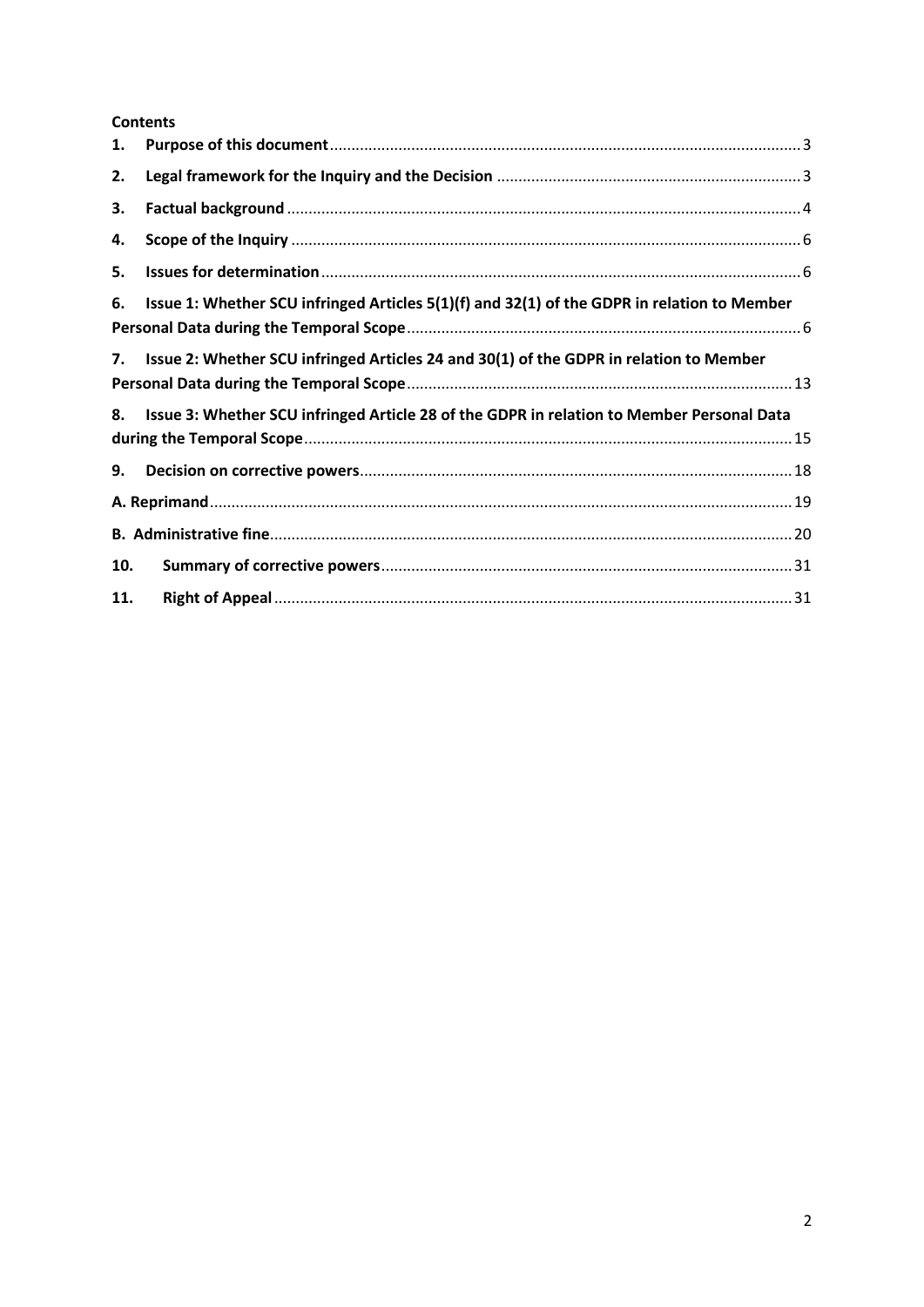### <span id="page-2-0"></span>**1. Purpose of this document**

- 1.1. This document (the "**Decision**") is a decision made by the Data Protection Commission (the "**DPC**") in accordance with Section 111 of the Data Protection Act 2018 (the "**2018 Act**"). I make this Decision having considered the information obtained in the separate own volition inquiry (the "**Inquiry**") conducted by authorised officers of the DPC (the "**Inquiry Team**") pursuant to Section 110 of the 2018 Act. The Inquiry Team provided Slane Credit Union Limited ("**SCU**") with a draft inquiry report on 20 March 2020 (the "**Draft Inquiry Report**") and a final inquiry report on 14 October 2021 (the "**Final Inquiry Report**").
- 1.2. SCU was provided with the Draft Decision in this Inquiry on 22 December 2021 to provide it with a final opportunity to make submissions. This Decision is being provided to SCU pursuant to Section 116(1)(a) of the 2018 Act in order to give SCU notice of the Decision, the reasons for it, and the corrective powers that I have decided to exercise.
- 1.3. This Decision contains corrective powers under Section 115 of the 2018 Act and Article 58(2) of the General Data Protection Regulation (Regulation (EU) 679/2016) (the "**GDPR**") arising from the infringements that have been identified herein. In this regard, SCU will be required to comply with these corrective powers, and it is open to this office to serve an enforcement notice on SCU in accordance with Section 133 of the 2018 Act.

### <span id="page-2-1"></span>**2. Legal framework for the Inquiry and the Decision**

### **i. Legal basis for the Inquiry**

- 2.1. The GDPR is the legal regime covering the processing of personal data in the European Union ("**EU**"). The GDPR is directly applicable in EU member states. The GDPR is given further effect in Irish law by the 2018 Act. As stated above, the Inquiry was commenced pursuant to Section 110 of the 2018 Act. By way of background in this regard, under Part 6 of the 2018 Act, the DPC has the power to commence an inquiry on several bases, including on foot of a complaint, or of its own volition.
- 2.2. Section 110(1) of the 2018 Act provides that the DPC may, for the purpose of Section 109(5)(e) or Section 113(2) of the 2018 Act, or of its own volition, cause such inquiry as it thinks fit to be conducted, in order to ascertain whether an infringement has occurred or is occurring of the GDPR or a provision of the 2018 Act, or regulation under the Act, that gives further effect to the GDPR. Section 110(2) of the 2018 Act provides that the DPC may, for the purposes of Section 110(1), where it considers it appropriate to do so, cause any of its powers under Chapter 4 of Part 6 of the 2018 Act (excluding Section 135 of the 2018 Act) to be exercised and/or cause an investigation under Chapter 5 of Part 6 of the 2018 Act to be carried out.

### **ii. Legal basis for the Decision**

2.3. The decision-making process for the Inquiry is provided for under Section 111 of the 2018 Act, and requires that the DPC must consider the information obtained during the Inquiry; to decide whether an infringement is occurring or has occurred; and if so, to decide on the corrective powers, if any, to be exercised. As the sole member of the DPC, I perform this function in my role as the decision-maker in the DPC. In so doing, I am required to carry out an independent assessment of all the materials provided to me by the Inquiry Team as well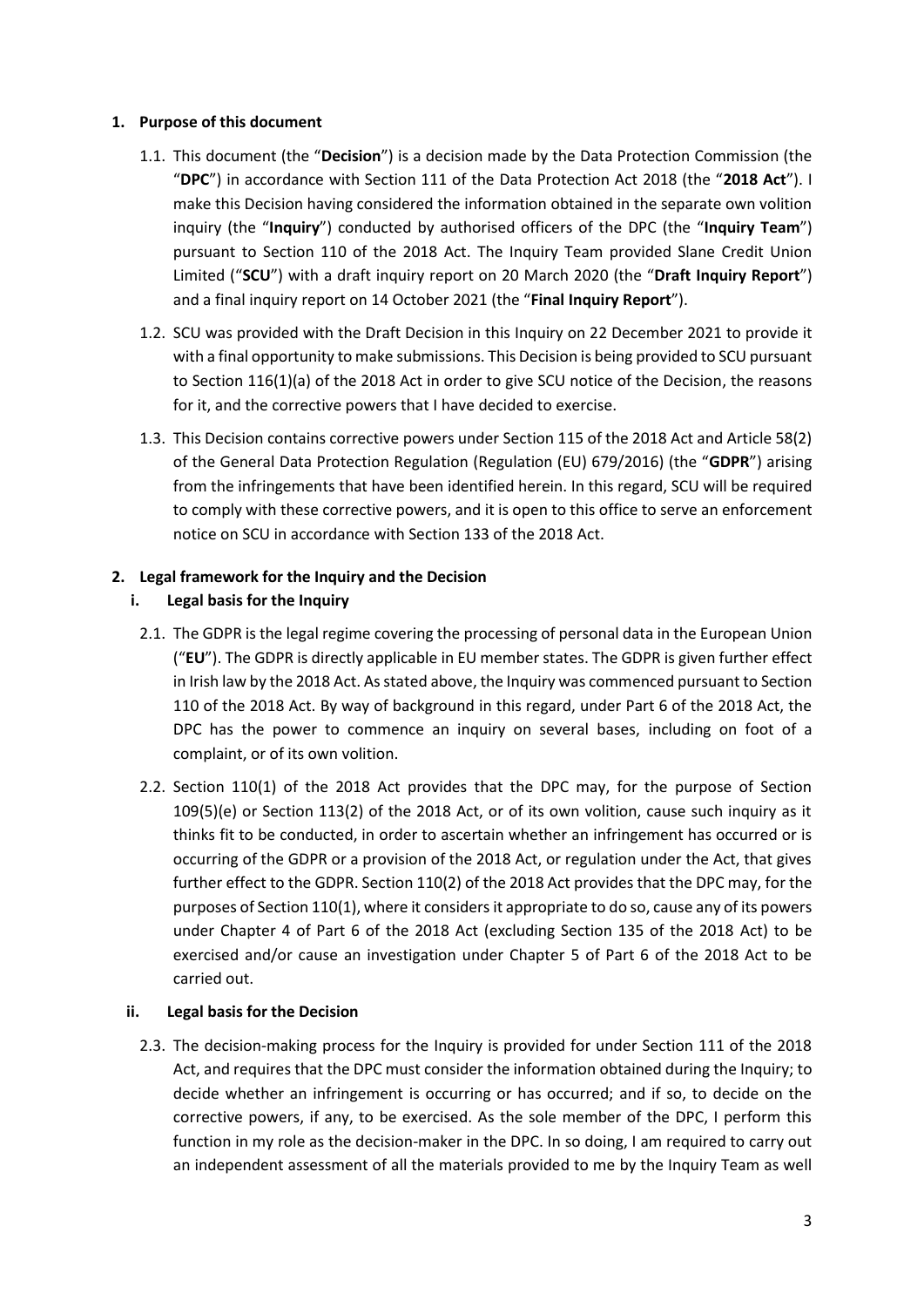as any other materials which have been furnished to me by SCU, and any other materials which I consider to be relevant, in the course of the decision-making process.

- 2.4. The Final Inquiry Report was transmitted to me, together with the Inquiry Team's file, containing copies of all correspondence exchanged between the Inquiry Team and SCU; and copies of all submissions made by SCU, including the submissions made by SCU in respect of the Draft Inquiry Report. SCU made submissions on the Draft Decision on 21 January 2022.
- 2.5. Having reviewed the Final Inquiry Report, and the other materials provided to me by the Inquiry Team, including the submissions made by SCU, I was satisfied that the Inquiry was correctly conducted and that fair procedures were followed throughout. This includes, but is not limited to, notifications to the controller, opportunities for the controller to comment on the Draft Inquiry Report before it was submitted to me as decision-maker, and that the powers exercised by the Inquiry Team were lawfully invoked.

### <span id="page-3-0"></span>**3. Factual background**

### **i. Controller overview**

- 3.1. SCU was established on 16 February 1968 as a member of the Irish League of Credit Unions. SCU is regulated by the Central Bank of Ireland under section 84 of the Credit Union Act 1997.
- 3.2. SCU is a financial co-operative that provides savings and loan facilities for the benefit of its members. SCU offers financial services on a not for profit, member-owned basis and it has a current membership in the region of 3,500 members, with five permanent staff and 11 directors.

### **ii. Personal data breach and notification**

3.3. On 30 November 2018 (the "**Date of Notification**"), the DPC received a personal data breach notification from SCU (DPC reference number BN-19-12-27) (the "**Breach Notification**"). The issue notified related to an unauthorised disclosure of personal data in the form of an unintended publication of member data on the internet (the "**Personal Data Breach**"). Certain reports relating to membership enquiries ("**Member Enquiry Reports**") were stored within the directors' area (the "**Directors' Area**") of the [www.slanecreditunion.ie](http://www.slanecreditunion.ie/) website, which is owned and operated by SCU. After an investigation, SCU determined that the technical configuration of the website inadvertently allowed four Member Enquiry Reports to be searchable online from the 21 or 22 November 2018 until the 29 November 2018.<sup>1</sup> According to SCU, this incident occurred due to an update to a search engine optimisation tool installed on the website that SCU had not anticipated. As of 29 November 2018, Member Enquiry Reports dating back to 2015 were stored in the Directors' Area.

### **iii. Impact of the Personal Data Breach**

**.** 

3.4. The categories of personal data affected by the Personal Data Breach were the names; addresses; gender; dates of birth; and SCU account numbers, opening dates and types of 76 members of SCU.<sup>2</sup> 34 of those members were children. In the Breach Notification, SCU assessed the likelihood of a risk arising to the rights and freedoms of those data subjects as

<sup>&</sup>lt;sup>1</sup> Letter of 4 November 2021 and Breach Notification Form submitted by SCU to the DPC in November 2018 <sup>2</sup> Redacted sample of one of the Member Enquiry Reports affected by the Personal Data Breach provided to the DPC on 23 December 2019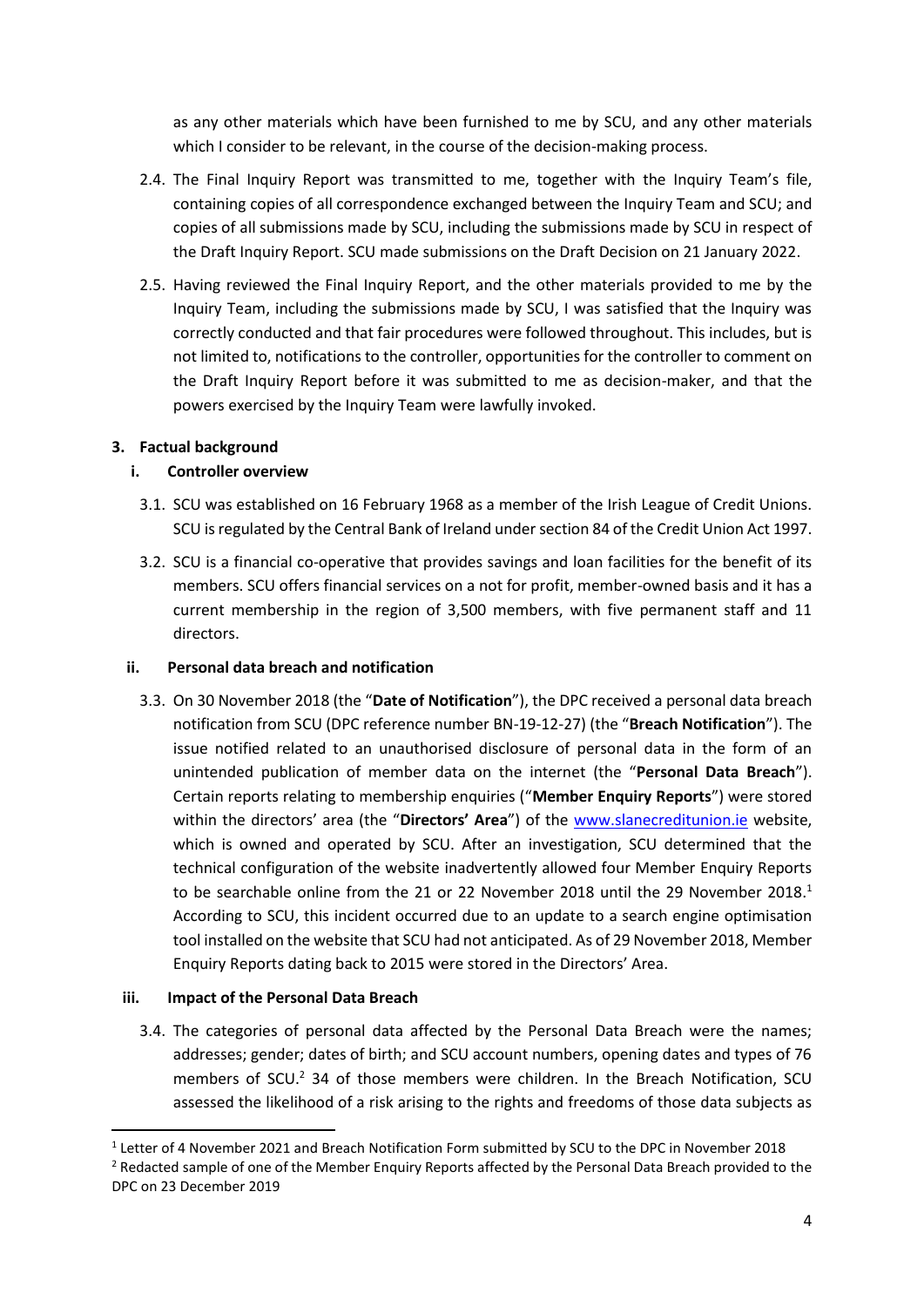"high," and marked some of the potential consequences as being: loss of control of the personal data, identity theft and fraud.

- 3.5. In the Breach Notification, SCU ticked a box indicating that economic or financial data had been disclosed in the Personal Data Breach. On 22 May 2020, SCU confirmed that this box had been ticked inadvertently, and that no economic or financial data had been disclosed. They further outlined: "however the data released could, admittedly, with intense and concentrated effort be used in an illegal and/or unethical manner." On 4 November 2021, SCU confirmed that "A third party could not use this data to access an account or to successfully make representations to Slane Credit Union, purporting to be the member or representing the member."
- 3.6. In the Breach Notification, SCU had said that it was impossible to determine if and by whom the reports were accessed as a result of the Personal Data Breach. However, SCU confirmed on 10 January 2019 that malicious activity hadn't been detected in the raw files or the website. SCU had also contacted another of their service providers, who confirmed that there had been no leak of personal data via memberaccess or SCU's locally hosted SQL database server.

### **iv. Breach response**

3.7. SCU acted immediately to identify the cause of the Personal Data Breach and by liaising with service providers and search engines to put an end to the breach. Subsequently, they made a number of changes to the process by which Member Enquiry Reports were circulated to directors, and the duration for which those reports were stored on the Directors' Area. They also compiled an incident report for the Personal Data Breach. Full details of the mitigating steps taken by them are set out in paragraphs [9.32](#page-23-0) to [9.40.](#page-25-0)

### **v. Inquiry IN-19-7-5**

- 3.8. The DPC issued a letter to SCU on 19 July 2019 notifying it of the commencement of an inquiry under section 110(1) of the 2018 Act (the "**Inquiry Commencement Notice**"). During the course of the Inquiry, SCU also replied to written questions sent by the Inquiry Team. An onsite inspection was arranged for 9 December 2019, at which authorised officers of the DPC attended SCU's offices. The Manager and the Processor were both in attendance at that inspection. The Final Inquiry Report noted that both individuals cooperated with the Inquiry Team, provided replies to the questions posed and agreed to supply further supporting information.
- 3.9. The Draft Inquiry Report was issued to SCU on 20 March 2020. SCU furnished their submissions on the Draft Inquiry Report and the Final Inquiry Report was issued to SCU on 14 October 2021.

### **vi. Commencement of decision-making**

3.10. On 14 October 2021, a notice of commencement of decision-making was sent to SCU and on 22 December 2021, the Draft Decision was sent to SCU. SCU sent submissions on the Draft Decision on 21 January 2022.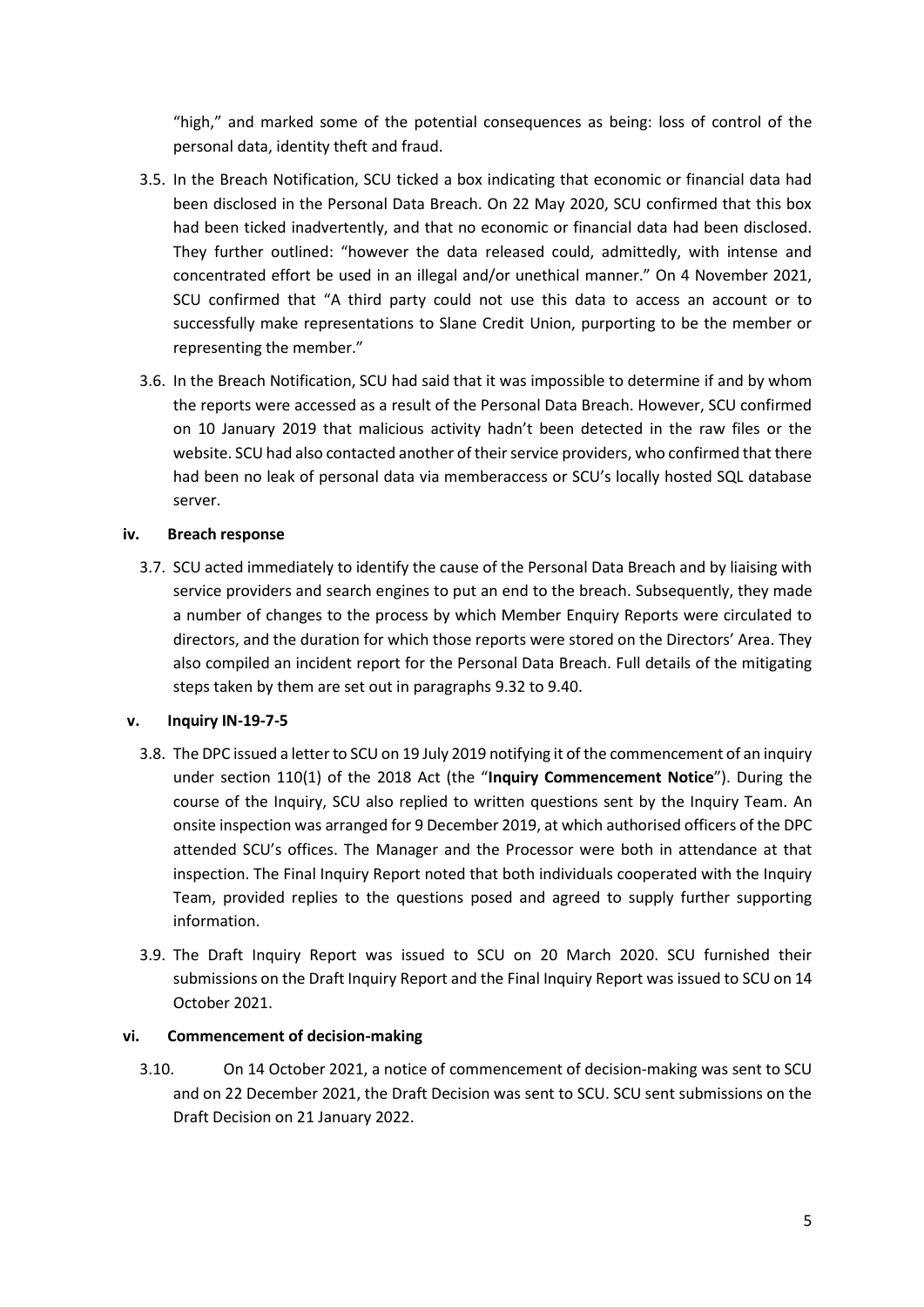### <span id="page-5-0"></span>**4. Scope of the Inquiry**

- 4.1. The scope of the Inquiry set out in the Inquiry Commencement Notice was to examine whether or not SCU has discharged its obligations in connection with the subject matter of the Personal Data Breach and determine whether or not any provision(s) of the 2018 Act or the GDPR had been contravened by SCU in that context.
- 4.2. The Personal Data Breach concerned the unauthorised disclosure of personal data from the Directors' Area of the [www.slanecreditunion.ie](http://www.slanecreditunion.ie/) website, owned and operated by SCU. I am satisfied that SCU fulfils the role of controller within the meaning of Article 4(7) of the GDPR in circumstances where it determines the purposes and means of processing on its website.

### <span id="page-5-1"></span>**5. Issues for determination**

- 5.1. Having reviewed the Final Inquiry Report and the other materials provided to me, I have determined the issues in respect of which I must make a decision. The issues that I have determined fall for consideration are whether SCU complied with the following obligations, between 25 May 2018 and 30 November 2018 (the "**Temporal Scope**") in respect of the personal data of members of SCU on the Directors' Area in the form of Member Enquiry Reports (the "**Member Personal Data**"):
	- 1) Articles 5(1)(f), and 32(1) of the GDPR, which require controllers to implement appropriate technical and organisational measures to ensure the appropriate security of the personal data;
	- 2) Articles 24(1) and 30(1) of the GDPR, which require controllers to ensure that processing is in accordance with the GDPR, and to put in place a record of processing activities that contains certain specified information; and
	- 3) Article 28 of the GDPR, which requires controllers to engage processors who put in place sufficient guarantees for the protection of personal data, and to put in place an agreement with processors containing certain specified clauses.

# <span id="page-5-2"></span>**6. Issue 1: Whether SCU infringed Articles 5(1)(f) and 32(1) of the GDPR in relation to Member Personal Data during the Temporal Scope**

6.1. Article 5(1)(f) of the GDPR sets out the principle of integrity and confidentiality. It requires that personal data shall be:

> *processed in a manner that ensures appropriate security of the personal data, including protection against unauthorised or unlawful processing and against accidental loss, destruction or damage, using appropriate technical or organisational measures*.

6.2. Article 32(1) of the GDPR elaborates on the principle of integrity and confidentiality. It sets out criteria for assessing what constitutes "appropriate technical and organisational measures," stating:

> *Taking into account the state of the art, the costs of implementation and the nature, scope, context and purposes of processing as well as the risk of varying likelihood and*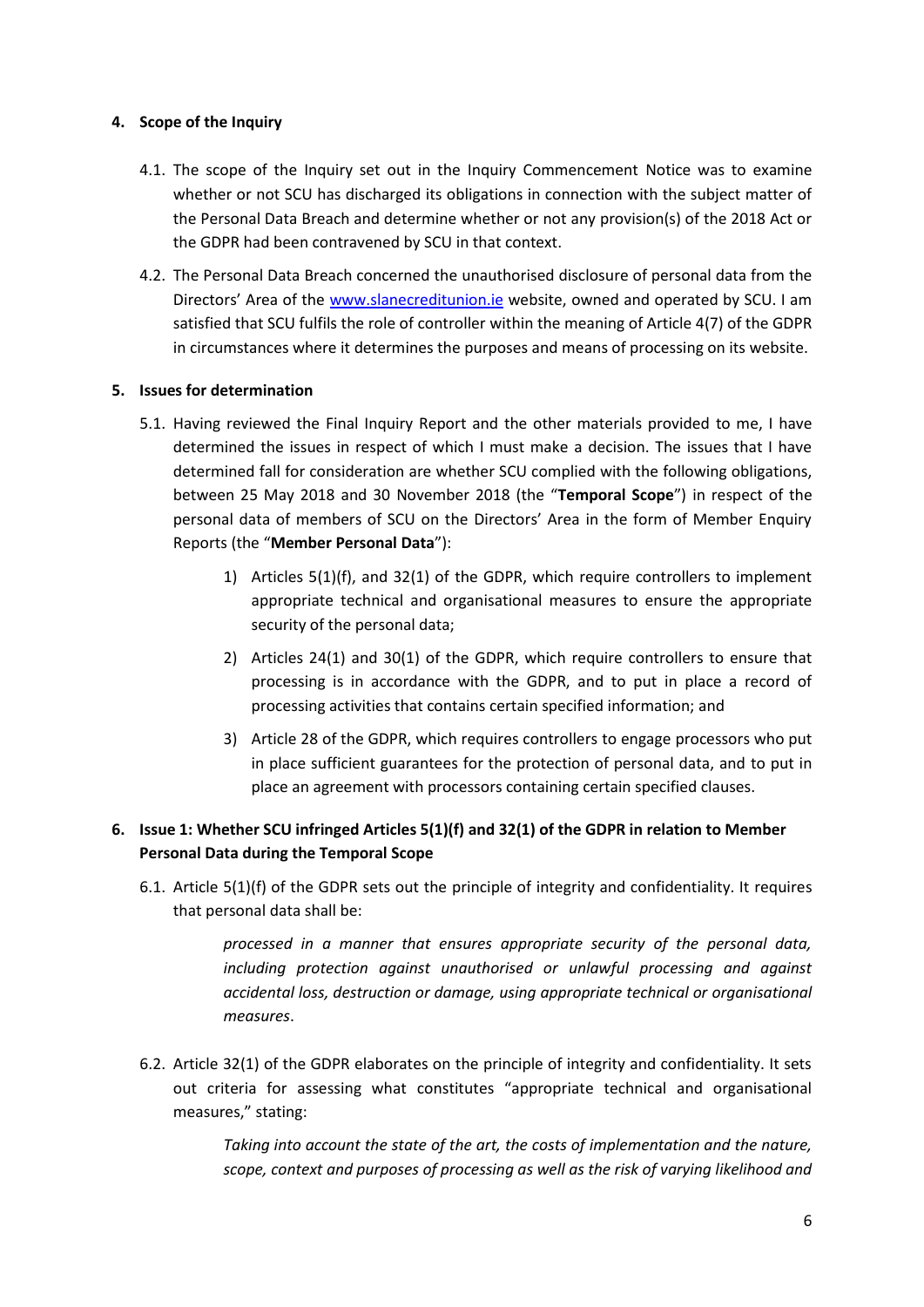*severity for the rights and freedoms of natural persons, the controller and the processor shall implement appropriate technical and organisational measures to ensure a level of security appropriate to the risk, including inter alia as appropriate:*

*a) the pseudonymisation and encryption of personal data;*

*b) the ability to ensure the ongoing confidentiality, integrity, availability and resilience of processing systems and services;*

*c) the ability to restore the availability and access to personal data in a timely manner in the event of a physical or technical incident;*

*d) a process for regularly testing, assessing and evaluating the effectiveness of technical and organisational measures for ensuring the security of the processing.*

6.3. Thus, Articles 5(1)(f) and 32(1) of the GDPR oblige controllers and processors to implement a level of security appropriate to the risks presented by its processing of personal data.

### **i. Assessing Risk**

**.** 

- 6.4. In determining the appropriate technical and organisational security measures, the first step that a controller must take is to assess the risk presented to the rights and freedoms of data subjects by the processing of personal data, and then to assess the appropriateness of the security measures implemented.
- 6.5. Recital 76 of the GDPR provides guidance on how this risk can be assessed, stating,

*The likelihood and severity of the risk to the rights and freedoms of the data subject should be determined by reference to the nature, scope, context and purposes of the processing. Risk should be evaluated on the basis of an objective assessment, by which it is established whether data processing operations involve a risk or a high risk.*

6.6. The CJEU judgment in *Digital Rights Ireland v Minister for Communications, Marine and Natural Resources and others*<sup>3</sup> provides further guidance on the risk assessment. In that case, the CJEU declared the Data Retention Directive<sup>4</sup> invalid. That Directive required electronic communication service providers to retain certain data for a period of time. The CJEU held that the Directive did not ensure effective protection of the data retained against the risk of abuse and unlawful access in circumstances where it did not lay down specific rules in relation to:

<sup>3</sup> Joined Cases C‐293/12 and C‐594/12, *Digital Rights Ireland Ltd v Minister for Communications, Marine and Natural Resources, Minister for Justice, Equality and Law Reform, Commissioner of the Garda Síochána, Ireland, The Attorney General, intervener: Irish Human Rights Commission, and Kärntner Landesregierung, Michael Seitlinger, Christof Tschohl and others*, Judgment of 8 April 2014 ('Digital Rights Ireland')

<sup>4</sup> Directive 2006/24/EC of the European Parliament and of the Council of 15 March 2006 on the retention of data generated or processed in connection with the provision of publicly available electronic communications services or of public communications networks and amending Directive 2002/58/EC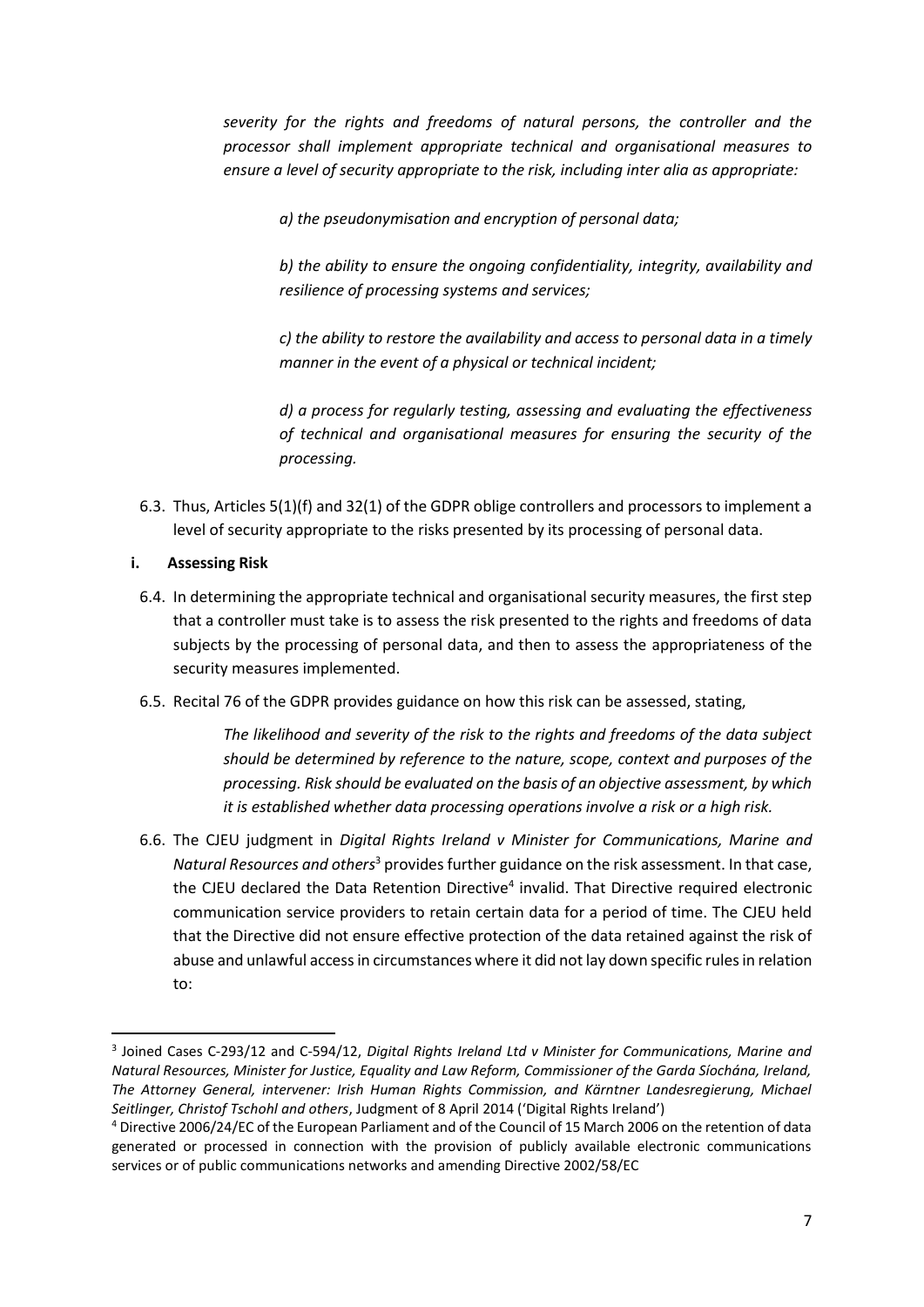*(i) the vast quantity of data whose retention is required by that directive, (ii) the sensitive nature of that data and (iii) the risk of unlawful access to that data, rules which would serve, in particular, to govern the protection and security of the data in question in a clear and strict manner in order to ensure their full integrity and confidentiality.*<sup>5</sup>

- 6.7. Considering the CJEU approach, it appears that risk is assessed objectively by reference to (a) the likelihood of the risk, and (b) the severity of that risk to the rights and freedoms of natural persons. Those objective assessments must be made by reference to the nature, scope, context and purposes of the processing. In considering those factors, regard must also be had to the quantity of personal data processed and the sensitivity of that data.
- 6.8. With respect to the scope and context of processing of Member Personal Data by SCU, this involved the uploading of Members Enquiry Reports to the Directors' Area for access and review by directors of SCU at, and in advance of, board meetings. The purposes of this processing were for directors to review new member applications, with the SCU's submissions on 22 May 2020 stating, "It is only by obtaining the application details that the board can fulfil their legal obligation."
- 6.9. The Member Personal Data included the names, addresses and dates of birth of data subjects, and information relating to the fact of their membership of SCU. With respect to the nature of this data, it does not fall into a special category of personal data, $6$  and it does not include financial data. However, the personal data affected by the Personal Data Breach did include the personal data of child members of SCU. Children merit specific protection with regard to their personal data under the GDPR.<sup>7</sup>
- 6.10. In relation to the quantity of personal data processed, Member Enquiry Reports dating back to 2015 were stored on the Directors' Area at the Date of Notification. On average, the Member Enquiry Reports contained the details of 19 members.<sup>8</sup> The Personal Data Breach led to the disclosure of four of those Member Enquiry Reports which contained the personal data of 76 members, including 34 children.

(a) Likelihood of risk

6.11. In relation to the technical measures applicable to the SCU website, I note that a plugin had been installed on the website to ensure search engine optimisation. Based on the description of the circumstances leading to the Personal Data Breach provided by SCU, the installation of that tool on the SCU website created a risk of the inclusion of Member Personal Data in search engine results unless steps were taken to ensure that the tool or the website more generally was correctly configured. In that regard, I note that the [www.slanecreditunion.ie](http://www.slanecreditunion.ie/) website was not updated or checked regularly, and the search engine optimisation tool had not been updated since first use in 2015. Moreover, at the Date

1

<sup>&</sup>lt;sup>5</sup> Digital Rights Ireland (op. cit.), [66]

<sup>6</sup> As defined in Article 9(1) of the GDPR

<sup>&</sup>lt;sup>7</sup> Recital 38 of the GDPR. See also the specific protections provided for in Articles 6(1)(f) and 8 of the GDPR.

<sup>8</sup> Data Protection Risk Assessment and Data Protection Impact Assessment provided to DPC on 4 November 2021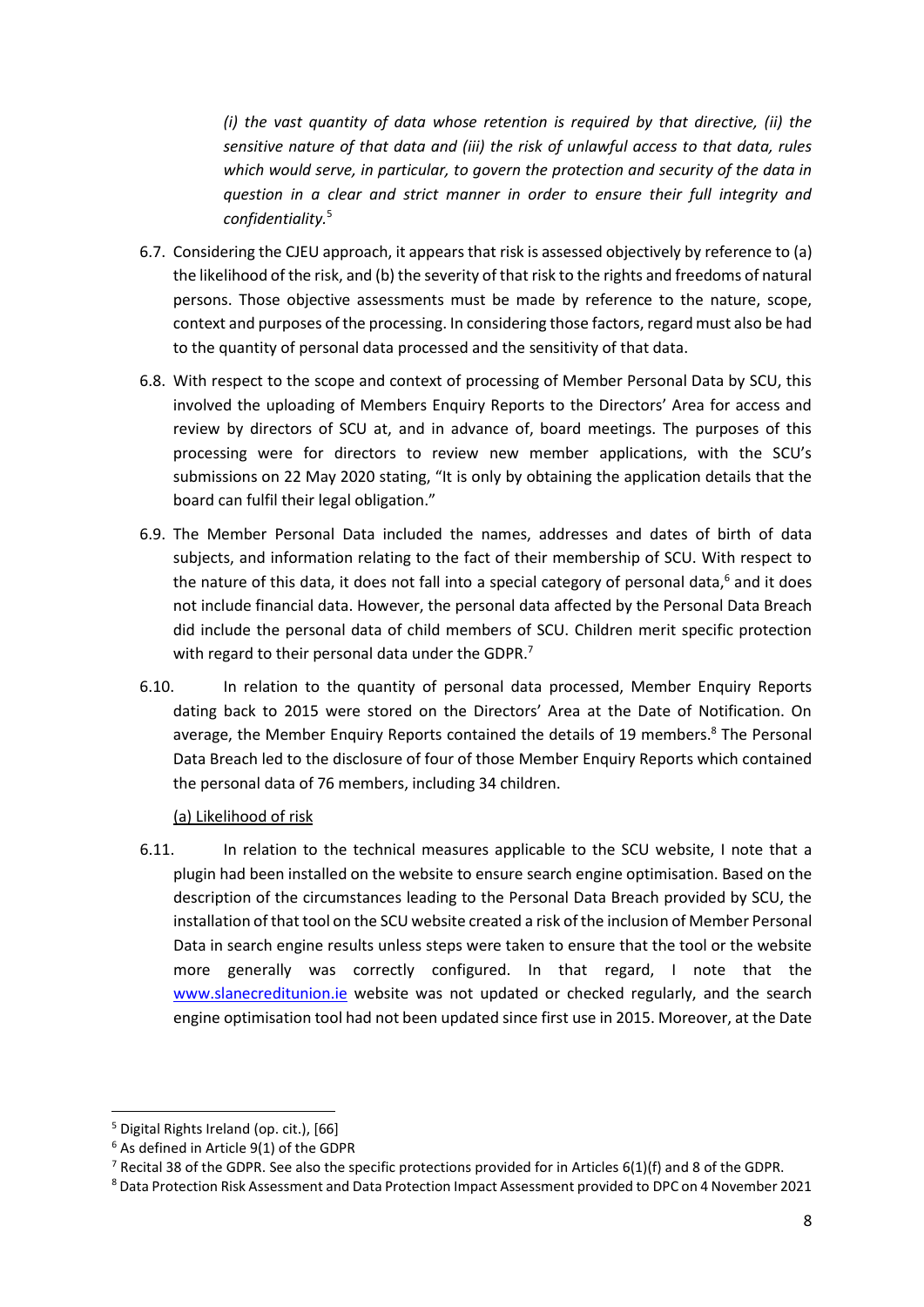of Notification, SCU did not have a system monitoring or change management policy in place in relation to the website.

- 6.12. Unauthorised disclosure in itself presents risks to data subjects, as it leads to data subjects losing control over their personal information. As regards the likelihood of any specific harm arising from that unauthorised disclosure, I note that the personal data in Member Enquiry Reports included names, addresses, and dates of birth. SCU confirmed that it would not be possible to use that personal data to access an account or successfully make representations to SCU purporting to be the member or representing the member. Thus, there does not appear to be a financial risk arising from a breach of security affecting the Member Personal Data, at least insofar as each member's credit union account is concerned. However, that personal data does create a risk of identity theft and fraud. As highlighted by guidance from the UK Information Commissioner's Officer "Your name, address and date of birth provide enough information to create another 'you."<sup>9</sup> Those details could be used to make attempts to impersonate data subjects in an effort to retrieve other personal information about them, and could also be used in a hacking attempt or to set up false accounts in a data subject's name. A recent study commissioned by the European Commission shows that Ireland is one of the EU countries with the highest incidences of identity theft and fraud. 50% of respondents in Ireland said that they had experienced identity theft in the two years preceding the study (2017-2019).<sup>10</sup> However, the majority of frauds and scams were experienced through online channels or over the phone, and only 4% of scams in the EU took place via postal letter.<sup>11</sup>
- 6.13. Based on this analysis, the personal data in Member Enquiry Reports does entail some risks for data subjects. In a technical sense, the likelihood of an unauthorised disclosure occurring is high, considering the lack of oversight that was in place over the Directors' Area during the Temporal Scope. In relation to the likelihood of harm to data subjects, however, there appears to be a moderate risk that someone could use the personal data in Member Enquiry Reports to cause harm to data subjects in one of the ways outlined above. On balance, therefore, I consider the likelihood of risk to data subjects arising from the processing of Member Personal Data during the Temporal Scope to be moderate.

(b) Severity of risk

6.14. As noted, the personal data in Member Enquiry Reports did not contain any special category or financial data. However, it did include children's data and also related to private aspects of members' lives. As noted above, the disclosure of personal data in Member Enquiry Reports could also lead to a risk of identity theft. In the EU Commission survey mentioned above, of the respondents who had suffered any type of fraud or scam, 24% said

<sup>&</sup>lt;sup>9</sup> ICO, *Identity Theft*, available at *<https://ico.org.uk/your-data-matters/identity-theft/>* (accessed 24 January 2022)

<sup>10</sup> Ipso, *Survey on 'Scams and Fraud Experienced by Consumers: Final Report*, published by the European Commission, January 2020, available at survey on scams and fraud experienced by consumers final\_report.pdf (europa.eu) (accessed 10 December 2021), 13

 $11$  Ibid, 31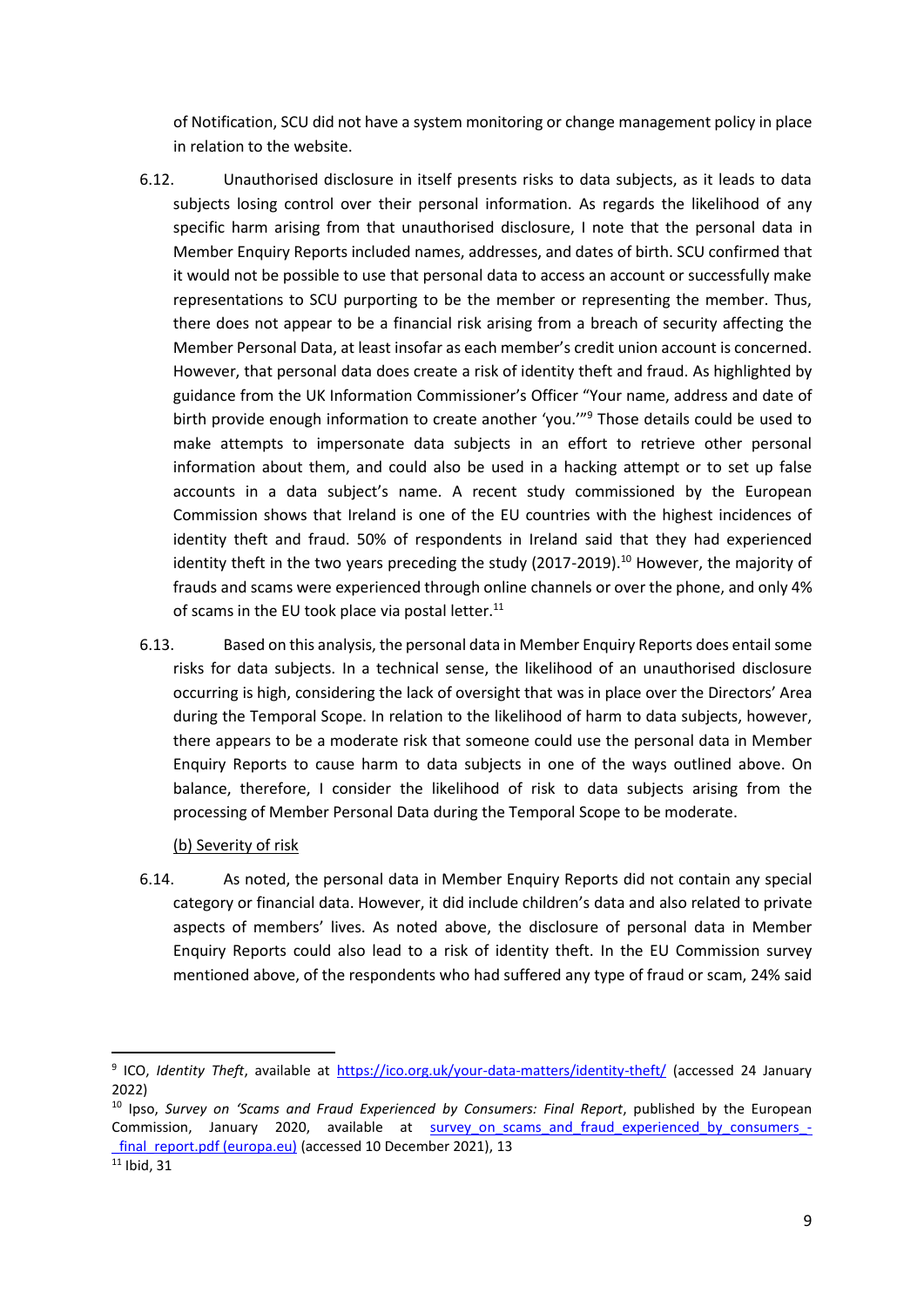they had suffered financially, and 6% suffered physically. A very high percentage – 79% – experienced emotional suffering as a result of fraud or scam.<sup>12</sup>

6.15. Based on an assessment of these factors, I consider that the severity of the risk to the rights and freedoms of natural persons arising from the processing of Member Personal Data was moderate. This takes into consideration the facts that three years' worth of Member Enquiry Reports were stored on the Directors' Area, the personal data included data of at least 36 children, and it also takes into account the fact that it could lead to identity theft, creating risks of financial harm or emotional distress to data subjects. As mitigating factors, it takes into account the fact that the personal data could not lead to the accessing of a credit union account, and did not include financial data or special categories of personal data.

### **ii. Security measures implemented by SCU**

- 6.16. In implementing appropriate security measures, the obligation falls on the controller to first consider the risk presented to the rights and freedoms of natural persons by the relevant processing of personal data. Having assessed this risk, the controller must then implement measures that are appropriate in light of the risk.
- 6.17. SCU have provided details of the technical and organisational measures in place on the [www.slanecreditunion.ie](http://www.slanecreditunion.ie/) website at the Date of Notification.
	- I. Technical measures
- 6.18. The website was constructed using a Wordpress application and hosted on a domain called [www.webshost.ie](http://www.webshost.ie/). The Directors' Area was a password protected section of that website. Each director of SCU had been emailed a password for the Directors' Area in 2015 just before the [www.slanecreditunion.ie](http://www.slanecreditunion.ie/) website was launched. Those passwords could not be changed by directors. Each month, the general manager of SCU (the "**Manager**") emailed a board pack to an outsourced service provider and sole trader who SCU had engaged to design and manage the [www.slanecreditunion.ie](http://www.slanecreditunion.ie/) website (the "**Processor**"). The Processor would then email the board pack to another service provider based in another EU member state (the "**Sub-Processor**"), who was the only person with administrator access to the [www.slanecreditunion.ie](http://www.slanecreditunion.ie/) website.<sup>13</sup> In turn, the Sub-Processor uploaded the board pack to the Directors' Area, and directors could log in and view the uploaded materials. A data processing agreement between SCU and the Processor was signed on 31 October 2015 (the "**2015 DPA**"). There was no data processing agreement in place between SCU and the Sub-Processor, or between the Processor and the Sub-Processor.
- 6.19. A plugin provided by Yoast was applied to the website, the functions of which were described by SCU as including search engine optimisation and the non-indexing of URLs that they did not want to be indexed by search engines.<sup>14</sup> According to SCU, the Personal Data Breach was caused by an update to the Yoast plugin which took place on 21 or 22 November 2018. They claimed the update had the effect that a "noindex" setting which had been applied to the Directors' Area unset, leading to the indexing of certain files stored in the Directors' Area on search engines. SCU said that this issue was discovered by a staff member

**<sup>.</sup>**  $12$  Ibid, 16

<sup>13</sup> Website Design Brief, 8 June 2015

<sup>&</sup>lt;sup>14</sup> Letter of 15 August 2019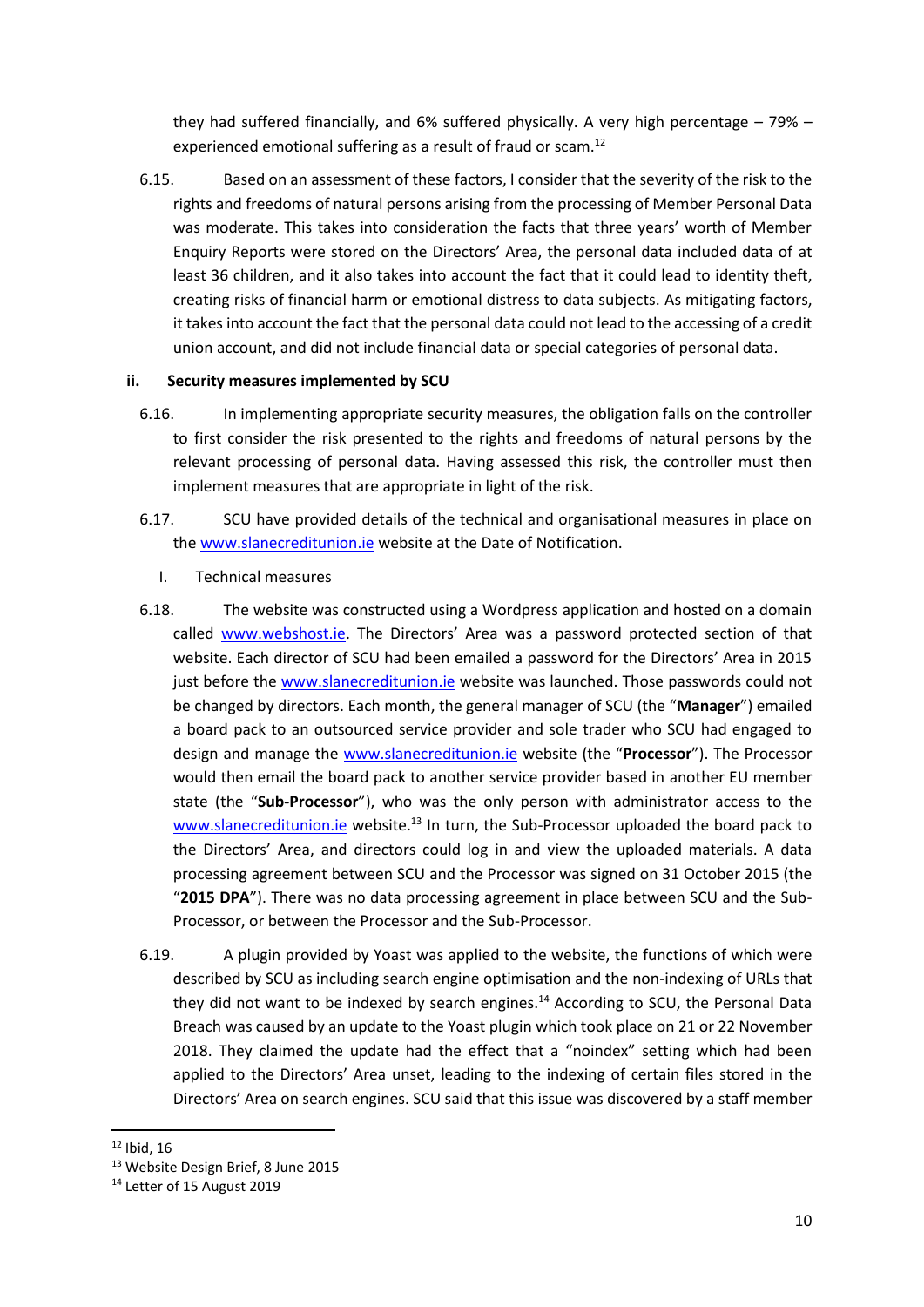who had run a search o[n www.google.com](http://www.google.com/) in relation to rental properties in Slane. The staff member notified the Manager of this issue on 29 November 2018.

6.20. SCU said that the Yoast plugin had not been updated by them since first use in 2015, and that it had functioned correctly and without problems until the update on 21 or 22 November 2018, which SCU described as being unannounced. They also said that the website was not checked regularly for updates or security checks. The Final Inquiry Report concluded that,

> *The controller cannot demonstrate with any supporting documentation how the default web site privacy settings were enabled from the outset in 2015. The controller acknowledges that it was not aware of any updates nor was any regular review conducted in relation to any security updates*. 15

- II. Organisational measures
- 6.21. SCU provided information about the IT policies applicable to its website at the Date of Notification. On 21 May 2018, an ICT acceptable use/electronic communications policy and a password standards policy were adopted by SCU. SCU also sent the DPC a presentation on IT training that had been provided to them by a service provider. A Data Breach Policy and Procedure was adopted by SCU on 21 May 2018, which sets out details of the procedures to be followed in respect of all personal data on SCU's ICT systems. It contains a template data security breach report, which was used by SCU to record details of the Personal Data Breach.
- 6.22. SCU confirmed that they did not have a system monitoring policy in place at the Date of Notification.<sup>16</sup> SCU also failed to produce any written change management procedures that were in place at that time.<sup>17</sup> They said that instruction for changes to the website was given by the Manager. Vulnerability testing was carried out occasionally. They confirmed that the board of directors was responsible for decisions on technical and organisational measures, and that advice was sought by them in written and verbal form. On 17 January 2019, SCU acknowledged that more formality was required for the website.
- 6.23. A website design brief and management agreement between the Processor and Sub-Processor dated 8 June 2015 were provided to the DPC. On 4 November 2021, SCU confirmed that the security measures applicable to the Directors' Area as of the Date of Notification were those set out in the website design brief of 8 June 2015. In that document, the Processor gives the following instructions to the Sub-Processor in relation to the design of the Directors' Area,

*Slane want a Directors Area that will be secure. Board reports will be loaded to these pages so must be very secure. Each Director will be have a username and login in created by you … and sent to the manager of the Credit Union through me. Once the emails are sent you and I will delete these emails so that you and [the Manager] are the only ones who know what the access codes are. You will be the only admin of the website until we hand it over.*

<sup>&</sup>lt;sup>15</sup> Final Inquiry Report, [94]

<sup>16</sup> Ibid, [95]

<sup>17</sup> Ibid, [100]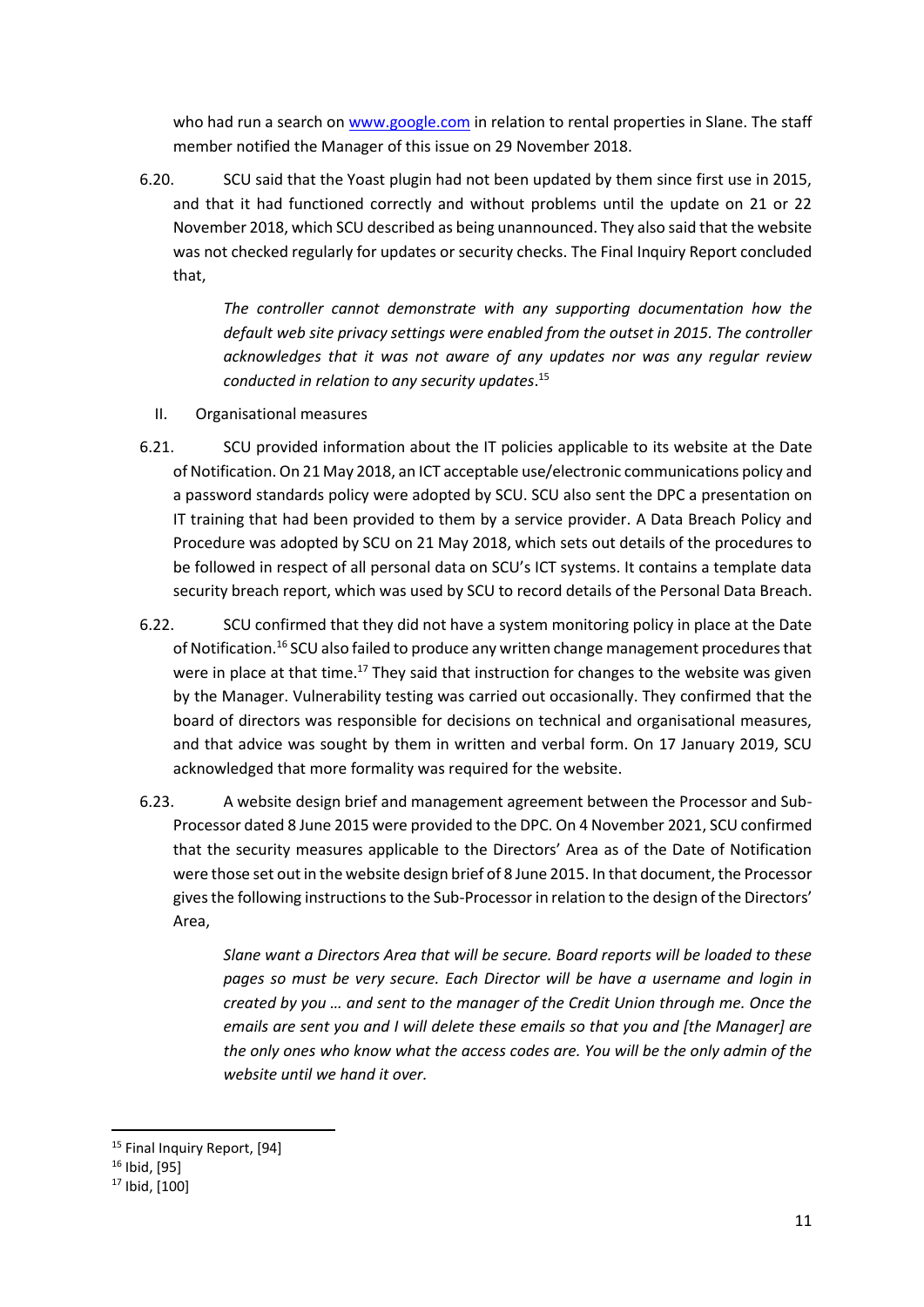*Directors will not be allowed change access details and they won't have a save option. [The Manager] will send me the initial Board packs which I will forward to you. Again, all emails and downloads will be deleted (I won't open them as I don't have any interest in the contents) once they are uploaded.* 

*The website needs to track logins, failed logins and use of false usernames. Anyone using false usernames need to be blocked.*

*If logins fail the Director will have to ask the manager of Slane to unblock them. Whoever will manage the website after it is completed needs to be able to permanently block them.<sup>18</sup>*

- 6.24. There is no reference to personal data being processed on the Directors' Area in that section of the document. In a subsequent section called "Data Protection," the website design brief says, "The site will not collect data from clients other than contact details and will be connected to email." Thus, the website design brief does not consider the processing of Member Personal Data in the Directors' Area. Consequently, it does not take account of the severity or likelihood of risks to the rights and freedoms of natural persons arising from the processing of Member Personal Data. A Data Protection Report dated 25 November 2016 was supplied by SCU, too. It also states that the Directors' Area does not contain personal data.<sup>19</sup>
- 6.25. Aside from a reference to a search engine optimisation tool in the Website Design Brief, there is no documented material about the use of the plugin, or any assessment of whether this would cause a risk to the Directors' Area. The analysis in the design specification was not updated to take account of the requirements of the GDPR, and it was confirmed by SCU on 4 November 2021 that it was still the most relevant document about the architecture of th[e www.slanecreditunion.ie](http://www.slanecreditunion.ie/) website as of the Date of Notification. SCU said that the Yoast plugin was chosen for the website as it provided a number of features in one plugin, including control of meta titles and tags, to enable and maintain the website sitemap, and to have control over search engine indexing. SCU did not carry out a review of alternatives to that plugin.

### **iii. The appropriate level of security**

*…*

- 6.26. An appropriate level of security includes both technical and organisational measures. Technical measures must have, *inter alia*, the ability to ensure the ongoing confidentiality, integrity, availability and resilience of processing systems and services. Organisational measures should enable controllers to test, assess and evaluate the effectiveness of those technical measures.<sup>20</sup>
- 6.27. Having regard to the moderate severity and likelihood of the risk to the rights and freedoms of data subjects, an appropriate level of security of Member Personal Data during the Temporal Scope included:

<sup>&</sup>lt;sup>18</sup> The wording has been amended to remove the names of specific individuals.

<sup>19</sup> 7 at para [11.h]

<sup>20</sup> Article 32(1)(d) of the GDPR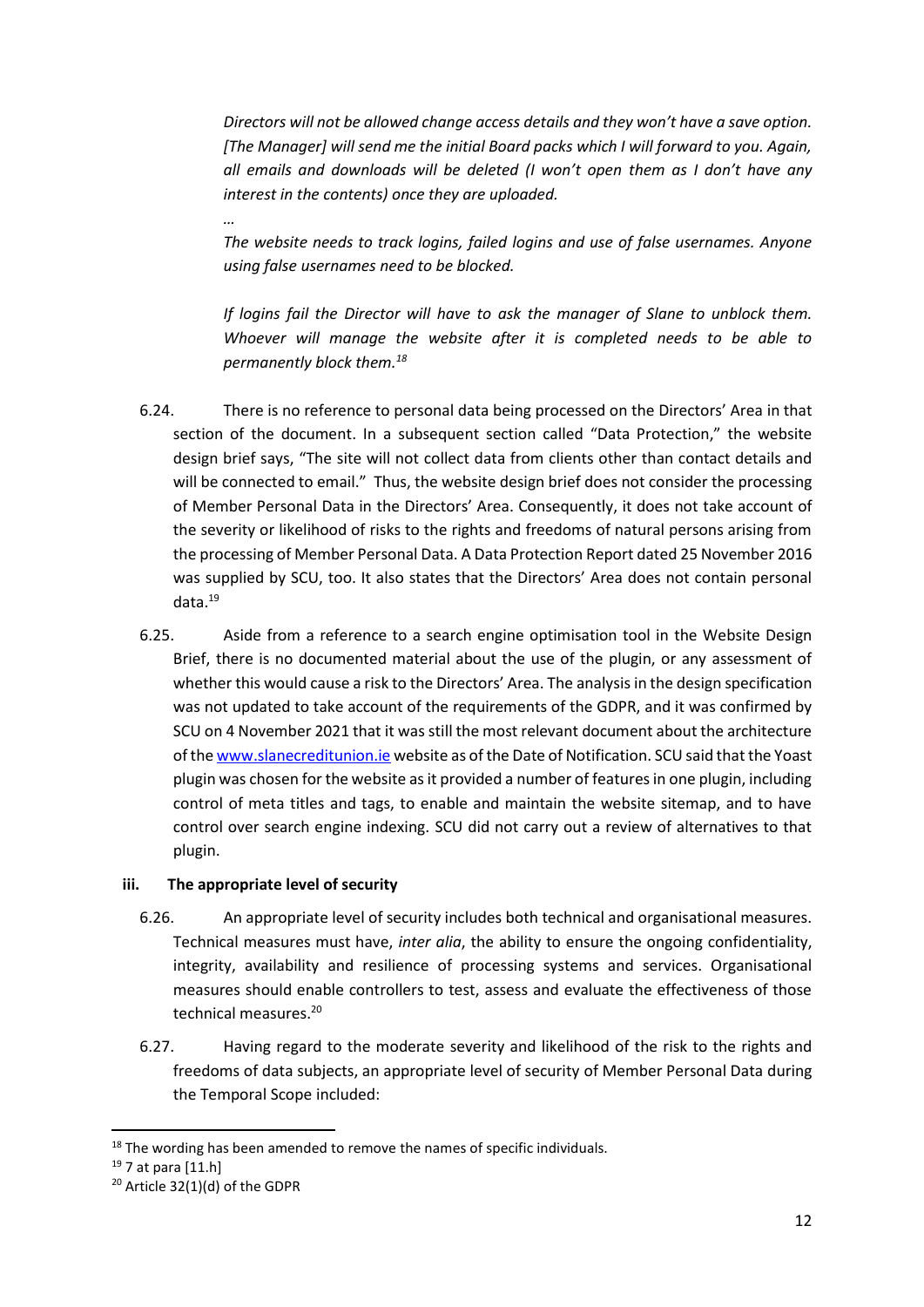- *a)* An assessment that considered:
	- o the nature, scope, purposes and context of processing personal data on the Directors' Area and the likelihood and severity of the risks to the rights and freedoms of natural persons arising from that processing; and
	- o the technical and organisational measures that would ensure the confidentiality, integrity, availability and resilience of that personal data.
- *b)* Putting in place the technical and organisational measures identified in the risk assessment outlined at (a).
- *c)* Putting in place a system for the regular testing, assessment and evaluation of the effectiveness of the measures put in place pursuant to (b).
- 6.28. As of the Date of Notification, SCU had not assessed the likelihood or severity of risks to Member Personal Data. Indeed, its website policies did not even acknowledge the fact that Member Personal Data was processed on the Directors' Area. Moreover, although some security measures had been implemented on the Directors' Area, those security measures were not regularly tested or evaluated for efficacy. The result was that Member Personal Data was affected by the Personal Data Breach and became listed in search engine results for a period of time leading to the Date of Notification.

**Conclusion on Issue 1:** I find that SCU infringed Articles 5(1)(f) and 32(1) of the GDPR by failing to implement appropriate technical and organisational measures to ensure a level of security appropriate to the risk presented by its processing of Member Personal Data.

- <span id="page-12-0"></span>**7. Issue 2: Whether SCU infringed Articles 24 and 30(1) of the GDPR in relation to Member Personal Data during the Temporal Scope**
	- 7.1. Controllers are responsible for demonstrating and monitoring compliance with the GDPR. This general principle is set out in Article 5(2) of the GDPR, and is given further effect by Article 24, the first two subparagraphs of which read,

*1. Taking into account the nature, scope, context and purposes of processing as well as the risks of varying likelihood and severity for the rights and freedoms of natural persons, the controller shall implement appropriate technical and organisational measures to ensure and to be able to demonstrate that processing is performed in accordance with this Regulation. Those measures shall be reviewed and updated where necessary.* 

*2. Where proportionate in relation to processing activities, the measures referred to in paragraph 1 shall include the implementation of appropriate data protection policies by the controller.*

7.2. Article 30(1) of the GDPR requires controllers to maintain a record of processing activities, containing the following information:

> *(a) the name and contact details of the controller and, where applicable, the joint controller, the controller's representative and the data protection officer;*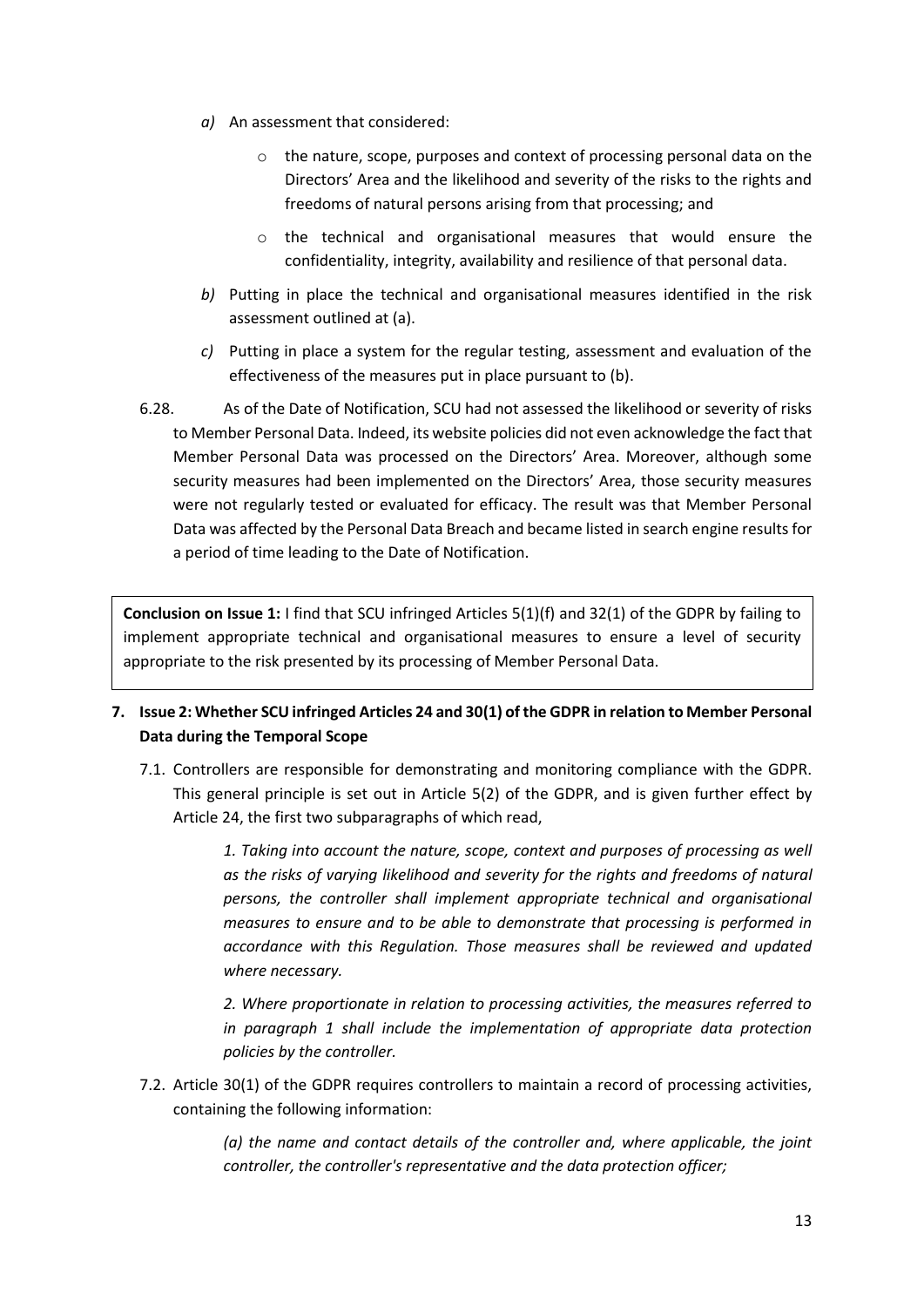*(b) the purposes of the processing;* 

*(c) a description of the categories of data subjects and of the categories of personal data;*

*(d) the categories of recipients to whom the personal data have been or will be disclosed including recipients in third countries or international organisations;* 

*(e) where applicable, transfers of personal data to a third country or an international organisation, including the identification of that third country or international organisation and, in the case of transfers referred to in the second subparagraph of Article 49(1), the documentation of suitable safeguards;* 

*(f) where possible, the envisaged time limits for erasure of the different categories of data;* 

*(g) where possible, a general description of the technical and organisational security measures referred to in Article 32(1).*

- 7.3. Thus, Articles 24 and 30(1) both envisage the implementation by controllers of certain policies and records. It is clear from the listed criteria set out in Article 30(1) for inclusion in a record of processing, and from the specific factors to which a controller must have regard under Article 24(1) that those provisions envisage the accurate identification by the controller of the nature of personal data processed by them, in addition to the purposes for which they are processed. Consequently, in order to meet the requirements of those provisions, and to effectively demonstrate compliance with the GDPR, a controller's data protection records and policies must accurately reflect the processing of personal data by that controller. In that vein, they must be maintained as living documents that are updated to take account of any developments to the processing operations of the controller.
- 7.4. By the Date of Notification, SCU had adopted a number of data protection policy and procedure documents that sought to reflect some requirements of the GDPR, which began to apply earlier that year. These include a data inventory, data protection policy, data breach register and a records management and retention policy dated 21 May 2018.<sup>21</sup>
- 7.5. SCU also provided a blank copy of an activity pack and workbook called "Managing the GDPR in Credit Unions" and a blank "GDPR Assessment for Credit Union 2019." SCU said that annual training was organised. They provided a training sign-in sheet from 7 April 2019, signed by ten employees. On 4 November 2021, SCU also provided screenshots showing completion by SCU staff and directors of data protection training on CU Learn.
- 7.6. It is commendable that SCU took steps to put those policies in place. However, as was noted in the Final Inquiry Report, the data inventory, which was put in place in order to seek to ensure compliance with Article 30 of the GDPR, did not accurately reflect the data processing taking place.<sup>22</sup> Neither did it document why the new member account details would need to be disclosed to the directors, nor a time limit for the retention of that personal data.<sup>23</sup> Thus,

 $21$  The date of these documents was confirmed by SCU on 4 November 2021

<sup>22</sup> Final Inquiry Report, [100]

<sup>23</sup> Ibid, [104]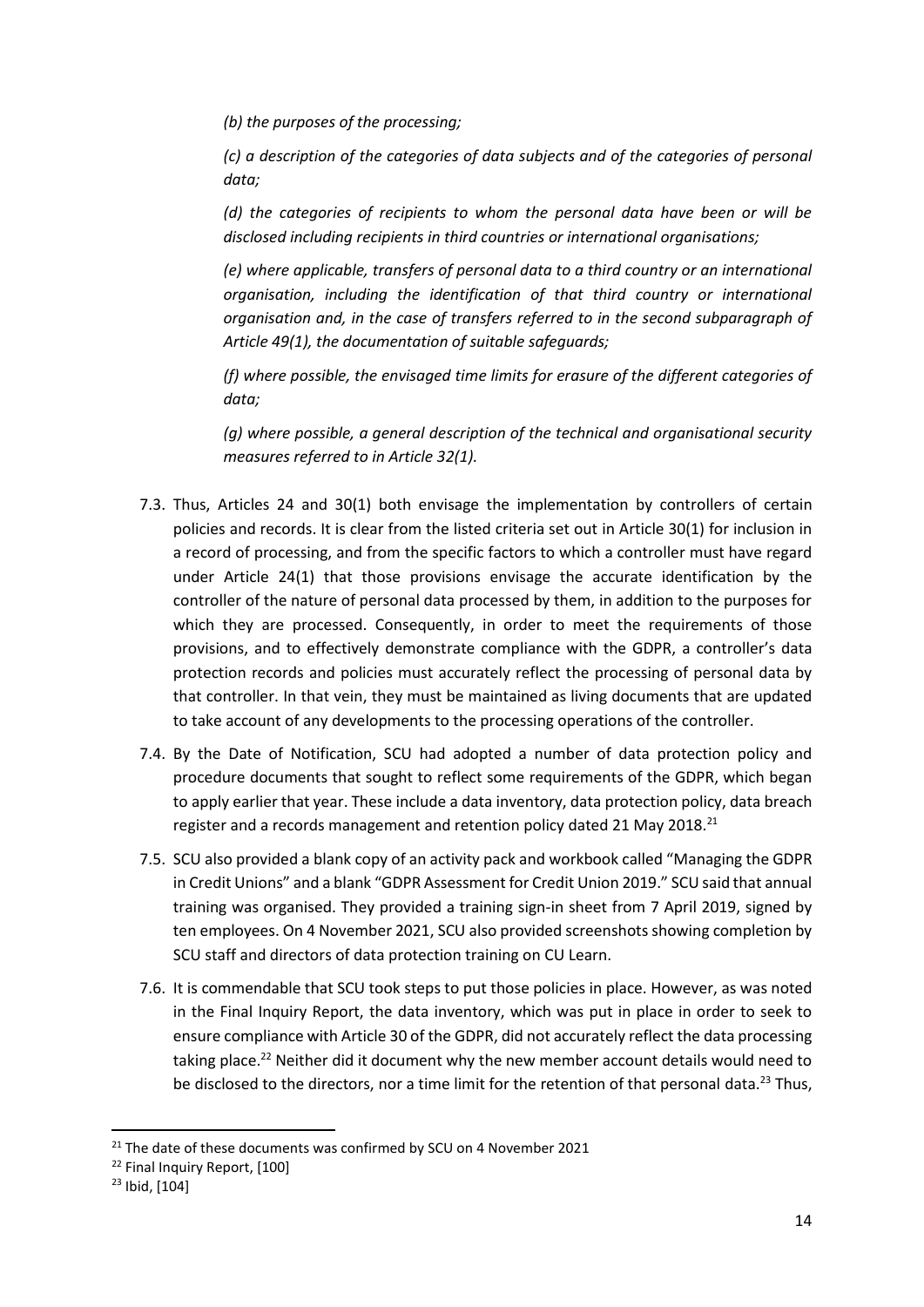the full details required by Article 30(1) of the GDPR were not included in that record of processing. More generally, SCU's policy documents do not contain any specific reference to the processing of Member Personal Data on the [www.slanecreditunion.ie](http://www.slanecreditunion.ie/) website. Having regard to the nature, scope, context and purposes of that processing, outlined in more detail in Section [6](#page-5-2), I find it was proportionate for SCU's data protection policies to have included a reference to that processing.

- 7.7. A failure to put in place correct policies and records can have knock-on consequences for ensuring compliance with the GDPR. If SCU's documents had identified the processing of Member Personal Data on the Directors' Area, it may have led to a consideration of the necessity for processing Member Personal Data on that area, or a re-evaluation of whether appropriate technical and organisational security measures were in place.
- 7.8. In these ways, the policies that SCU had in place during the Temporal Scope did not take full account of the nature, scope context and purposes of processing by SCU. As a consequence, those policies do not demonstrate compliance by SCU with the GDPR in respect of Member Personal Data. Its data inventory did not contain details of Member Personal Data, and thus failed to fully meet the requirements of Article 30(1) of the GDPR.

**Conclusion on Issue 2:** I find that SCU infringed Articles 24 and 30(1) of the GDPR by failing to implement organisational measures that take account of the nature, scope, context and purposes of its processing, and by failing to include references to Member Personal Data in its data inventory.

# <span id="page-14-0"></span>**8. Issue 3: Whether SCU infringed Article 28 of the GDPR in relation to Member Personal Data during the Temporal Scope**

8.1. Under Article 28(1) of the GDPR, controllers:

*shall use only processors providing sufficient guarantees to implement appropriate technical and organisational measures in such a manner that processing will meet the requirements of this Regulation and ensure the protection of the rights of the data subject.*

8.2. In their submission on the Draft Inquiry Report, SCU said,

*Not abrogating responsibility Slane Credit Union relies on the professional ability of its outsource providers such as risk/compliance, internal audit and technical suppliers. We believed that the interaction of these functions provided a legislative safety net to Slane Credit Union.<sup>24</sup>*

8.3. Processors cannot be used by controllers as a legislative safety net, and it is essential that due diligence is carried out to ensure that processors provide sufficient guarantees to implement appropriate technical and organisational measures for the protection of personal data, in line with Article 28(1). SCU have not provided any evidence that they carried out due diligence on the Processor in relation to the Processor's data protection credentials, and based on the information collected during the Inquiry, it does not appear that the Processor

<sup>&</sup>lt;sup>24</sup> Quoted in the Final Inquiry Report, [65]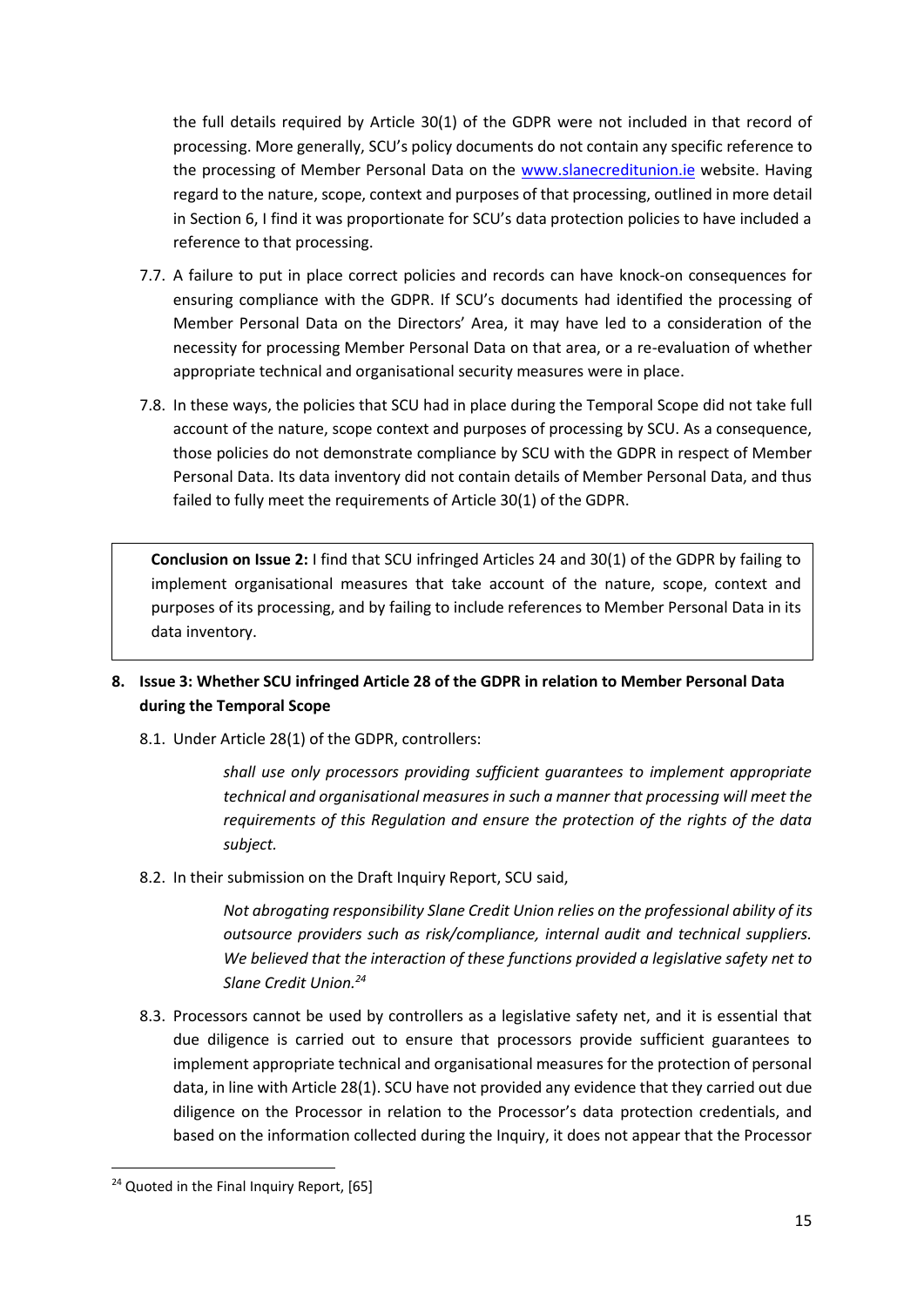did, in fact, put sufficient guarantees in place for the protection of personal data. Based on the analysis of Issue 1, it appears that the Processor did not have regard to the risks to Member Personal Data either in 2015 when the website was first developed, or at any time during the Temporal Scope, when they continued to liaise with the Sub-Processor to upload Member Enquiry Reports to the Directors' Area. The Processor also admitted that there had been no active monitoring of website security or ongoing testing of new releases.<sup>25</sup>

8.4. Under Article 28(3) of the GDPR, processing by a processor "shall be governed by a contract or other legal act." That agreement must be "binding on the processor with regard to the controller" and must set out "the subject-matter and duration of the processing, the nature and purpose of the processing, the type of personal data and categories of data subjects and the obligations and rights of the controller." The contract shall also,

*stipulate, in particular, that the processor:* 

*(a) processes the personal data only on documented instructions from the controller, including with regard to transfers of personal data to a third country or an international organisation, unless required to do so by Union or Member State law to which the processor is subject; in such a case, the processor shall inform the controller of that legal requirement before processing, unless that law prohibits such information on important grounds of public interest;* 

*(b) ensures that persons authorised to process the personal data have committed themselves to confidentiality or are under an appropriate statutory obligation of confidentiality;* 

*(c) takes all measures required pursuant to Article 32;* 

*(d) respects the conditions referred to in paragraphs 2 and 4 for engaging another processor;*

*(e) taking into account the nature of the processing, assists the controller by appropriate technical and organisational measures, insofar as this is possible, for the fulfilment of the controller's obligation to respond to requests for exercising the data subject's rights laid down in Chapter III;* 

*(f) assists the controller in ensuring compliance with the obligations pursuant to Articles 32 to 36 taking into account the nature of processing and the information available to the processor;* 

*(g) at the choice of the controller, deletes or returns all the personal data to the controller after the end of the provision of services relating to processing, and deletes existing copies unless Union or Member State law requires storage of the personal data;* 

*(h) makes available to the controller all information necessary to demonstrate compliance with the obligations laid down in this Article and allow for and* 

<sup>&</sup>lt;sup>25</sup> Final Inquiry Report, [71]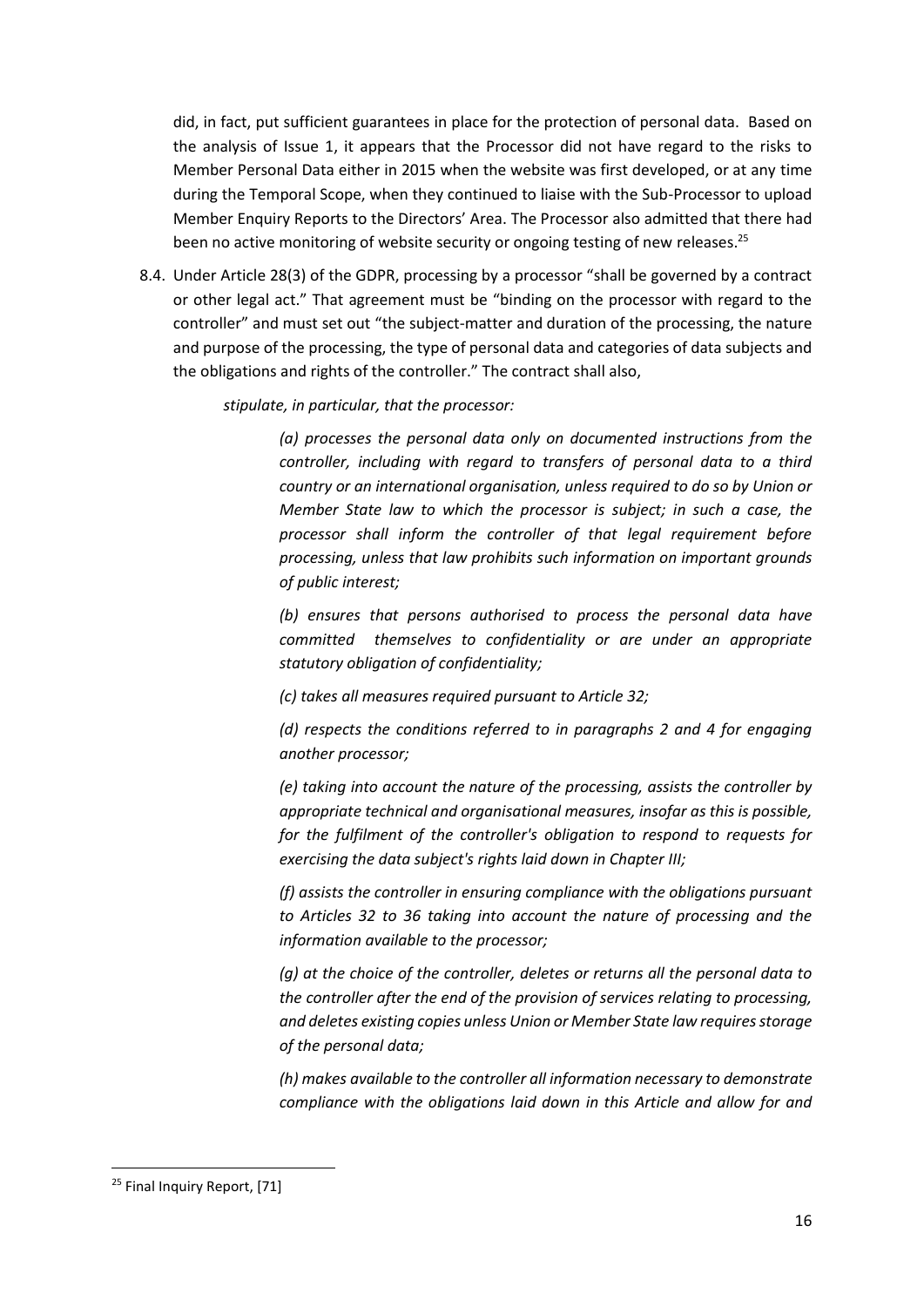*contribute to audits, including inspections, conducted by the controller or another auditor mandated by the controller.* 

*With regard to point (h) of the first subparagraph, the processor shall immediately inform the controller if, in its opinion, an instruction infringes this Regulation or other Union or Member State data protection provisions.*

8.5. "Processing" is defined broadly in Article 4(2) as:

*any operation or set of operations which is performed on personal data or on sets of personal data, whether or not by automated means, such as collection, recording, organisation, structuring, storage, adaptation or alteration, retrieval, consultation, use, disclosure by transmission, dissemination or otherwise making available, alignment or combination, restriction, erasure or destruction.* 

- 8.6. Article 4(8) defines "processor" as "a natural or legal person, public authority, agency or other body which processes personal data on behalf of the controller."
- 8.7. The Processor uploaded Member Personal Data to the Directors' Area. This falls within the definition of processing set out in Article 4(2) of the GDPR. This processing was carried out on behalf of SCU by the Processor, who therefore acted as a processor within the meaning of Article 4(8) of the GDPR. As a consequence, it was mandatory for SCU and the Processor to put in place an agreement that reflected the requirements of Article 28(3) of the GDPR.
- 8.8. SCU put a data processing agreement in place with the Processor in 2015 (the "**2015 DPA**"). The 2015 DPA contained three substantive provisions, as follows:

*It is agreed that Slane Credit Union will retain all control of personal data within the definition of the Data Protection Acts 1988 and 2003.* 

*[The Processor] agrees that data will be uploaded to the website as directed by Slane Credit Union and will not collect, process, keep, use nor disclose personal data in any way.* 

*Such files sent to [the Processor] which may contain personal data as may be provided by Slane Credit Union will be destroyed once loaded onto the website.* 

8.9. SCU furnished copies of agreements with two of their service providers, which had been signed on 28 September 2018 and 4 October 2018, and which were entered into to seek to meet the requirements of Article 28(3) of the GDPR. However, they confirmed that the 2015 DPA with the Processor had not been updated in advance of the Date of Notification. The provisions in that DPA do not include the detail required by Article 28(3) of the GDPR, despite the fact that the Processor processed personal data on behalf of SCU. Therefore, SCU and the Processor should have had a new agreement in place containing all of the required provisions, which should have been effective throughout the Temporal Scope.

**Conclusion on Issue 3:** I conclude that SCU infringed Article 28 of the GDPR by failing to conduct due diligence on the Processor, in line with Article 28(1), by failing to put in place an agreement with the Processor that included the clauses required by Article 28(3).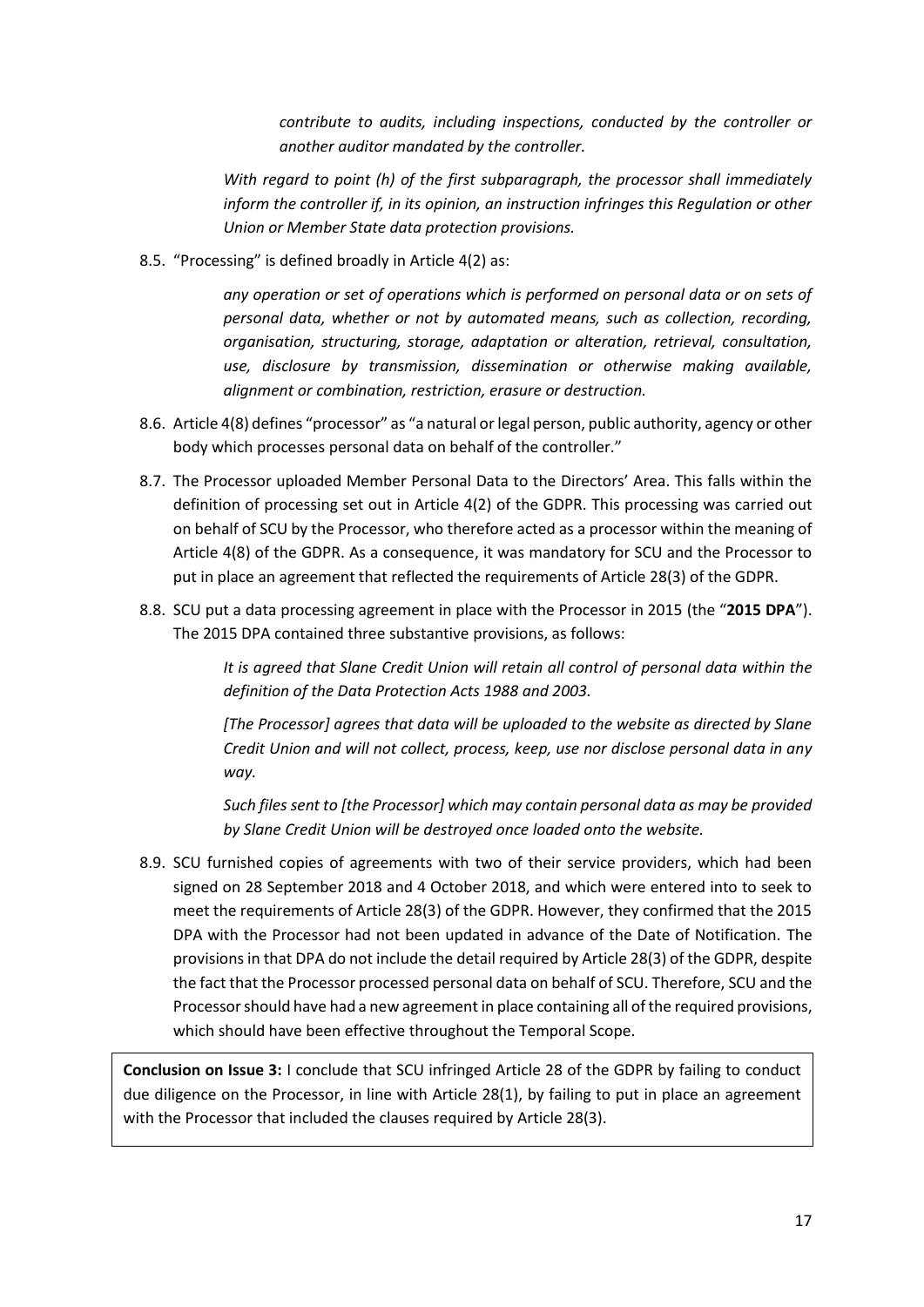#### <span id="page-17-0"></span>**9. Decision on corrective powers**

- 9.1. I have set out above, pursuant to Section 111(1)(a) of the 2018 Act, my decision to the effect that SCU has infringed Articles  $5(1)(f)$ , 24, 28 $(1)$ , 28 $(3)$ , 30 $(1)$  and 32 $(1)$  of the GDPR. Under Section 111(2) of the 2018 Act, where the DPC makes a decision (in accordance with Section 111(1)(a)), it must, in addition, make a decision as to whether a corrective power should be exercised in respect of the controller or processor concerned and, if so, the corrective power to be exercised. The remaining question for determination in this Decision is whether or not those findings of infringement merit the exercise of any of the corrective powers set out in Article 58(2) and, if so, which one(s).
- 9.2. Recital 129, which acts as an aid to the interpretation of Article 58, provides that

*"… each measure should be appropriate, necessary and proportionate in view of ensuring compliance with this Regulation, taking into account the circumstances of each individual case ….*"

- 9.3. In the circumstances of the Inquiry, and with particular reference to the findings of infringements arising therefrom, I find that the exercise of one or more corrective powers is appropriate, necessary and proportionate for the purpose of ensuring compliance with the GDPR. Having carefully considered the infringements identified in this Decision, I have decided to exercise corrective powers in accordance with Section 115 of the 2018 Act and Article 58(2) of the GDPR. I set out below the corrective powers that are appropriate to address the infringements in the particular circumstances, and the reasons for that decision, having considered all of the corrective powers set out in Article 58(2). In summary, the corrective powers that I have decided to exercise are:
	- *a)* Article 58(2)(b) I have decided to issue a reprimand to SCU in respect of its infringements of Articles 5(1)(f), 24, 28(1), 28(3), 30(1) and 32(1) of the GDPR; and
	- *b*) Article 58(2)(i) I have decided to impose an administrative fine in respect of the infringement of Articles 5 and 32. The reasons for this are outlined below.
- 9.4. The Draft Decision proposed to order SCU to bring its processing operations regarding Member Personal Data into compliance with Articles 5(1)(f), 24, 28(1), 28(3), 30(1) and 32(1) of the GDPR in accordance with Article 58(2)(d) of the GDPR. That provisional order would have required SCU to carry out a documented risk assessment that considered the risks to the processing of member personal data in director board packs and the security measures that are appropriate in respect of those risks. It would also have required SCU to update its data inventory and data protection policy to include a reference to the processing of Member Personal Data in board packs, and to ensure that Articles 28(1) and 28(3) of the GDPR are complied with in respect of any services provided to SCU that entail the processing of member personal data.
- 9.5. SCU's submissions on the Draft Decision on 21 January 2022 appended a number of documents to purportedly address elements of the provisional order directing that processing be brought into into compliance with the GDPR. Those documents included a GDPR gap analysis identifying actions that SCU should take in order to close identified gaps in GDPR compliance. It confirms on p5 that "SCU no longer include member personal data in the monthly board pack going to the Board." SCU also submitted updated versions of its data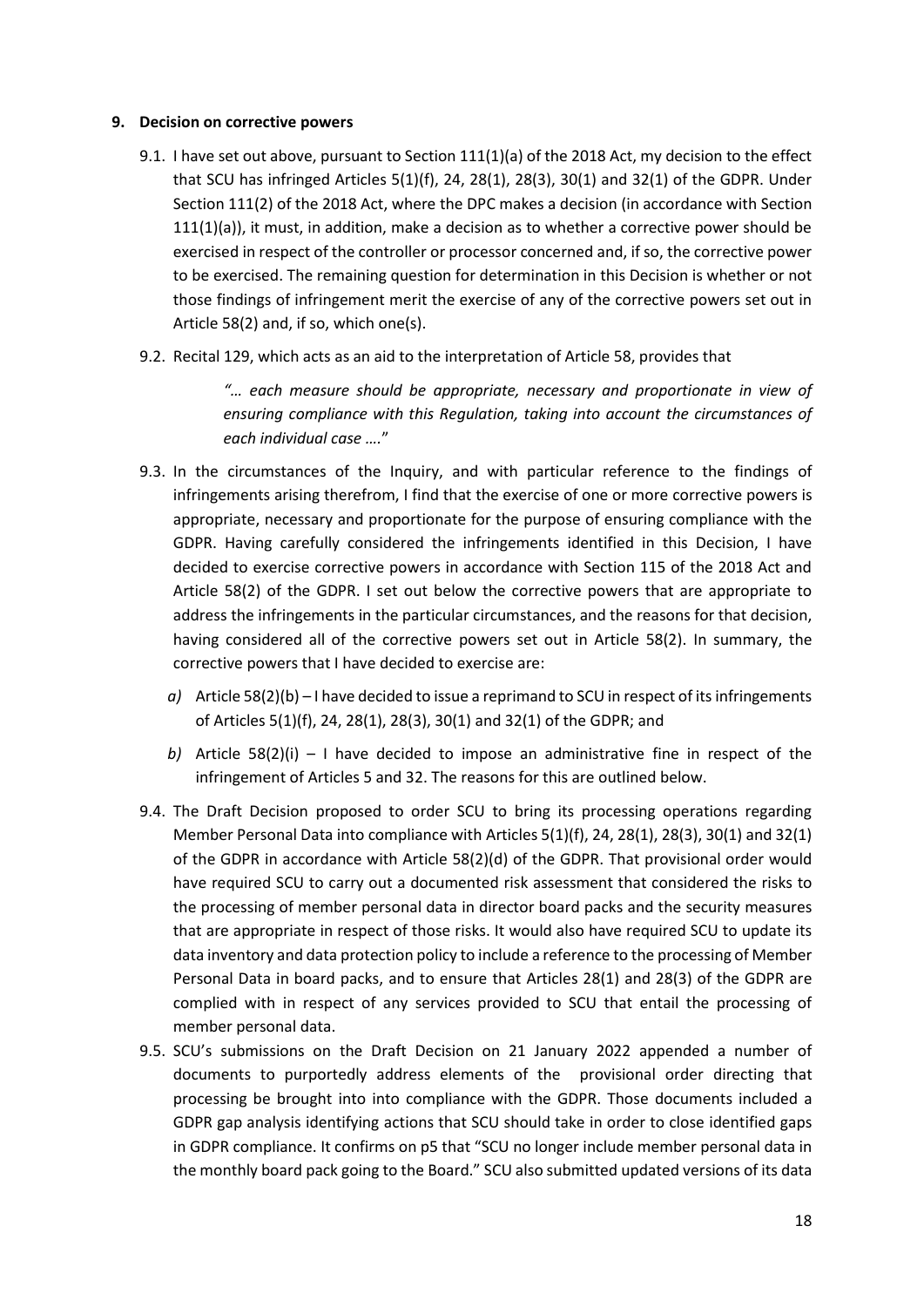inventory and internal data protection policy. Row 78 of the revised data inventory says, "Personal data is not processed at Board Meetings; anonymity non traceability is always observed." Similarly, paragraph 16.3 of the Data Protection Policy states "Personal data is not processed at Board Meetings; anonymity non traceability is always observed." They submitted a written confirmation from the Data Processor that neither he nor the Sub-Processor "have any personal data which comes under GDPR and that all emails, Board Packs and any communication which may have had personal data have been deleted permanently from all systems, including the website."

- 9.6. SCU also confirmed that "All suppliers of services that entail the processing or access to members personal data have been required to issue statements of compliance." They submitted copies of correspondence and agreements with a number of suppliers.
- 9.7. In light of the fact that member personal data is no longer included in board packs, it is not appropriate or necessary for this Decision to make an order pursuant to Article 58(2)(d) of the GDPR.
- 9.8. Regardless of the decision not to impose an order to bring processing into compliance with the GDPR, it must be noted that the implementation mitigating measures by SCU in relation to Member Personal Data does not relieve SCU of its obligation to continually evaluate the effectiveness of the measures that it puts in place to ensure compliance with the GDPR. Nor does this decision confirm that the documents submitted by SCU comply in every respect with the provisions of the GDPR but rather than they address matters in the scope of this Decision.

### <span id="page-18-0"></span>**A. Reprimand**

- 9.9. I issue SCU with a reprimand in respect of its infringements of Articles 5(1)(f), 24, 28(1), 28(3), 30(1) and 32(1) of the GDPR. Article 58(2)(b) provides that a supervisory authority shall have the power to *"issue reprimands to a controller or processor where processing operations have infringed provisions of this Regulation."* I consider that a reprimand is necessary and proportionate in view of ensuring compliance with the infringed Articles, as it will act to formally recognise the serious nature of all of the infringements. Further, the reprimand emphasises the requirement for SCU to take all relevant steps to ensure future compliance with Articles 5(1)(f), 24, 28(1), 28(3), 30(1) and 32(1) of the GDPR.
- 9.10. Recital 148 of the GDPR provides:

*"In order to strengthen the enforcement of the rules of this Regulation, penalties, including administrative fines should be imposed for any infringement of this Regulation, in addition to, or instead of appropriate measures imposed by the supervisory authority pursuant to this Regulation. In a case of a minor infringement or if the fine likely to be imposed would constitute a disproportionate burden to a natural person, a reprimand may be issued instead of a fine."*

9.11. Accordingly, it is clear from the GDPR that a reprimand does not have to be issued in isolation to the exercise of any other corrective power. In this respect, I consider it necessary and proportionate to impose a reprimand in addition to the administrative fine set out in Part 9B of this Decision.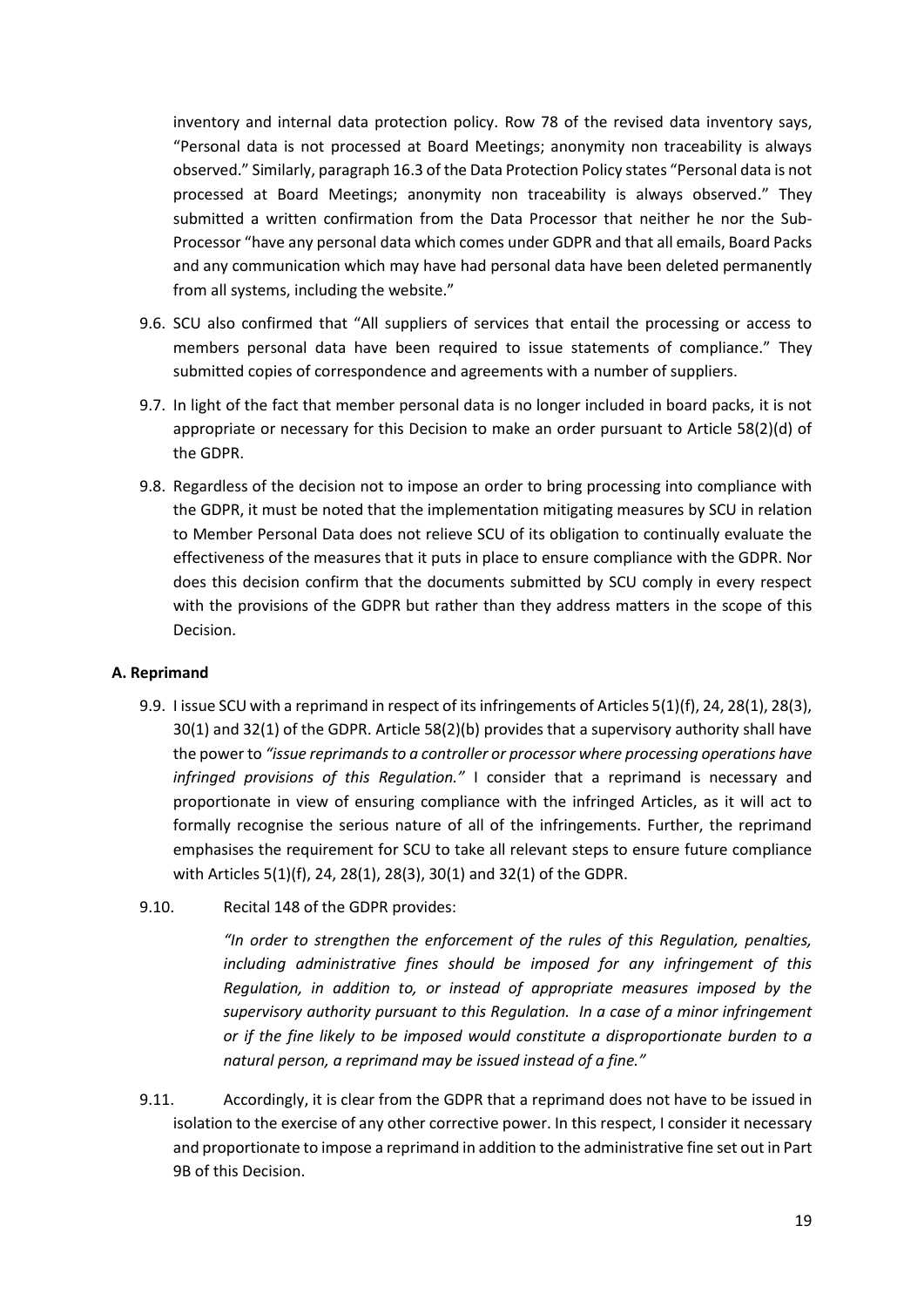- 9.12. I have made this decision having particular regard to the nature of the infringements of the GDPR identified in this Decision. The objective of Articles 5(1)(f) and 32(1) is to ensure that controllers and processors implement a level of security that is appropriate to the risk presented by their processing operations. Articles 24 and 30(1) seek to ensure that controllers have in place appropriate policies, procedures and records for the protection of personal data and Article 24 additionally seeks to ensure that controllers have appropriate technical and organisational measures in place to ensure compliance with the GDPR. Finally, Article 28 seeks to ensure that controllers have appropriate oversight of processors engaged by them, and that they ensure those processors adopt sufficient guarantees for the protection of data subject rights. Non-compliance with any of those provisions can have adverse impacts on the rights and freedoms of data subjects and must be dissuaded. The underlying Personal Data Breach considered in this Decision illustrates the potential harm that can flow from SCU's infringements of these provisions.
- 9.13. Therefore, I consider that that the formal recognition of the seriousness of the infringements by means of a reprimand is appropriate and necessary to ensure compliance with these Articles, and to dissuade future non-compliance by SCU with its obligations under the GDPR. A reprimand is proportionate in the circumstances where it does not exceed what is required to ensure compliance with the GDPR, taking into account the nature of the infringements and the potential for harm to data subjects.

### <span id="page-19-0"></span>**B. Administrative fine**

- 9.14. Article 58(2)(i) permits the DPC to consider the imposition of an administrative fine, pursuant to Article 83, in addition to, or instead of, the other measures outlined in Article 58(2), depending on the circumstances of each individual case. This is also reflected in Section 115 of the 2018 Act, which permits the DPC to impose an administrative fine on its own or in combination with any other corrective power specified in Article 58(2).
- 9.15. Only the infringements of certain provisions of the GDPR can lead to the imposition of a fine. Of the provisions that have been identified in this Decision as having been infringed, the ones that can trigger a fine are Articles  $5,26$  28, 30(1) and 32(1) of the GDPR.<sup>27</sup> An administrative fine cannot be imposed for an infringement of Article 24. The infringement of that Article by SCU will therefore not be considered in this section.

### **i. Whether the infringements warrant an administrative fine**

9.16. Article 83(1) identifies that the administration of fines *"shall in each individual case be effective, proportionate and dissuasive"*. In this context, when deciding whether or not to impose administrative fines and the amount of any such fines, I must give due regard to the criteria set out in Article 83(2) GDPR, which provides that:

> *"Administrative fines shall, depending on the circumstances of each individual case, be imposed in addition to, or instead of, measures referred to in points (a) to (h) and (j) of Article 58(2). When deciding whether to impose an administrative fine and*

1

<sup>26</sup> Article 83(5) of the GDPR

<sup>27</sup> Article 83(4) of the GDPR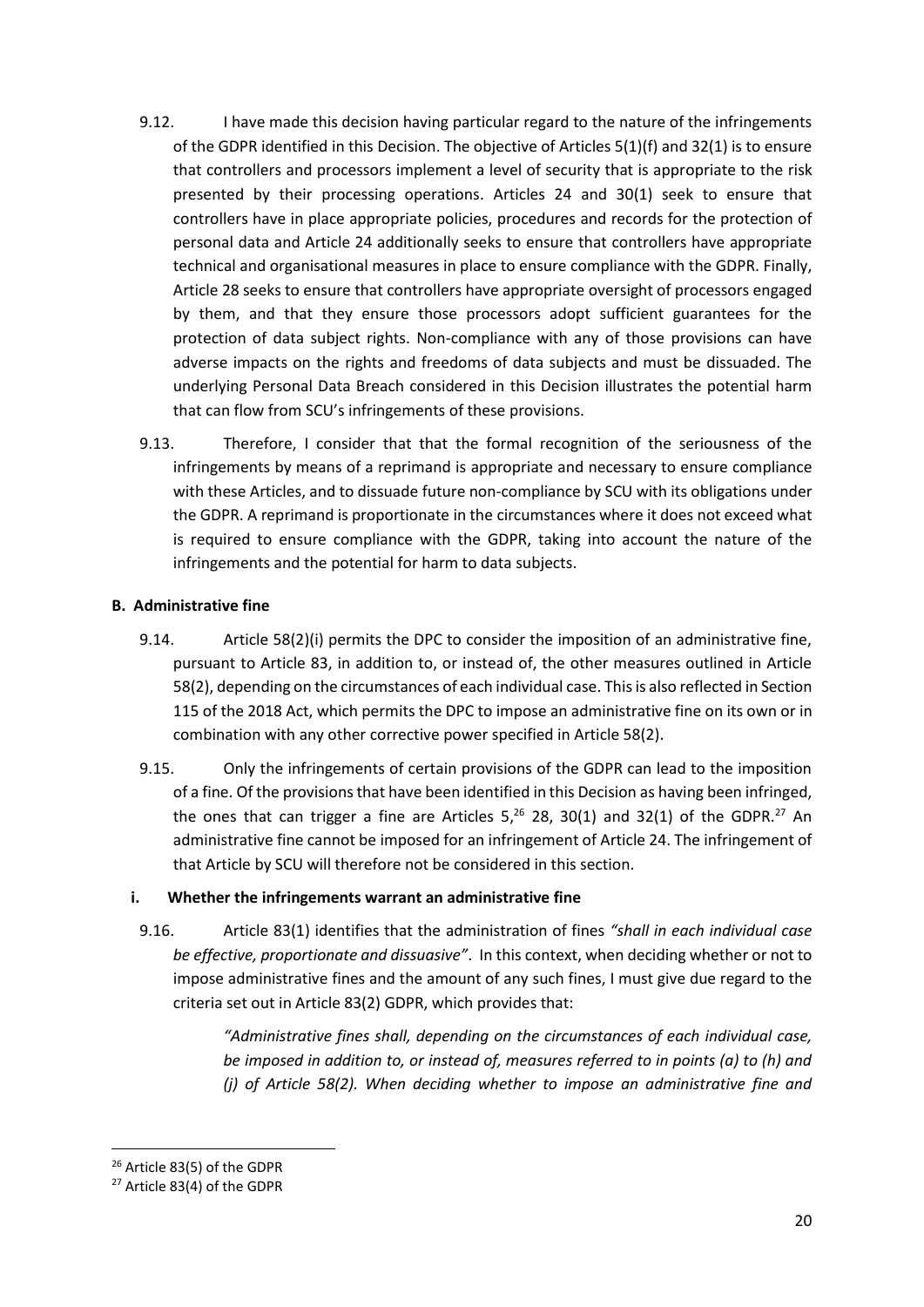*deciding on the amount of the administrative fine in each individual case due regard shall be given to the following:* 

*(a) the nature, gravity and duration of the infringement taking into account the nature scope or purpose of the processing concerned as well as the number of data subjects affected and the level of damage suffered by them;* 

*(b) the intentional or negligent character of the infringement;* 

*(c) any action taken by the controller or processor to mitigate the damage suffered by data subjects;*

*(d) the degree of responsibility of the controller or processor taking into account technical and organisational measures implemented by them pursuant to Articles 25 and 32;* 

*(e) any relevant previous infringements by the controller or processor;* 

*(f) the degree of cooperation with the supervisory authority, in order to remedy the infringement and mitigate the possible adverse effects of the infringement;* 

*(g) the categories of personal data affected by the infringement;* 

*(h) the manner in which the infringement became known to the supervisory authority, in particular whether, and if so to what extent, the controller or processor notified the infringement;* 

*(i) where measures referred to in Article 58(2) have previously been ordered against the controller or processor concerned with regard to the same subject-matter, compliance with those measures;* 

*(j) adherence to approved codes of conduct pursuant to Article 40 or approved certification mechanisms pursuant to Article 42; and* 

*(k) any other aggravating or mitigating factor applicable to the circumstances of the case, such as financial benefits gained, or losses avoided, directly or indirectly, from the infringement."*

9.17. These criteria are crucial to the decision as to whether or not to impose administrative fines and the amount of any such fines. Therefore, I will now proceed to consider each of these criteria in turn in respect of SCU's infringements of Articles 5(1)(f), 13, 28(1), 28(3), 30(1) and 32(1) of the GDPR.

# **a) the nature, gravity and duration of the infringement taking into account the nature scope or purpose of the processing concerned as well as the number of data subjects affected and the level of damage suffered by them;**

9.18. I have determined that the Temporal Scope in respect of the infringements of the GDPR in this Decision is from 25 May 2018 to 29 November 2018. Thus, the duration of all of the infringements is six months and four days. For the avoidance of doubt, in relation to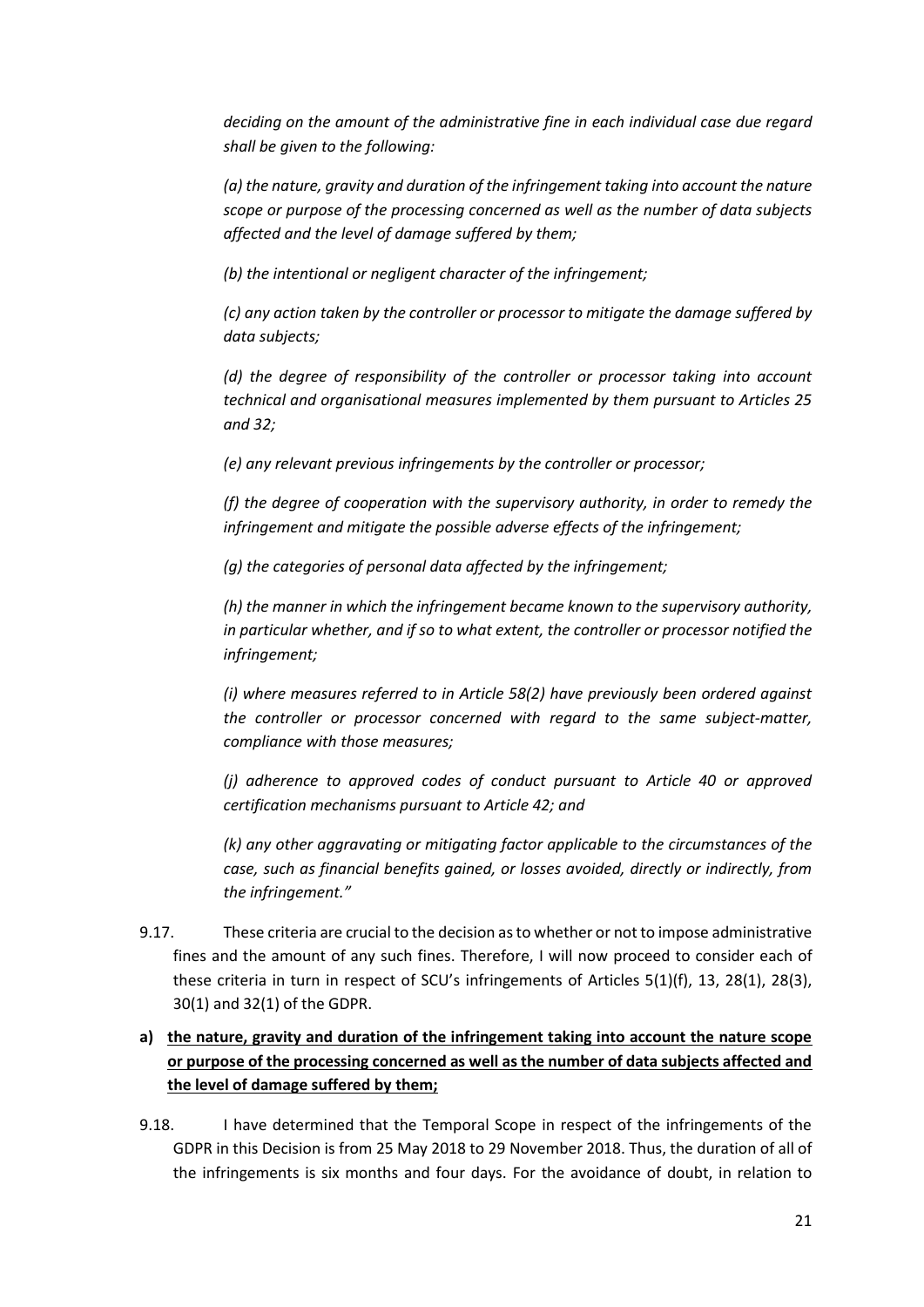Articles 5(1)(f) and 32(1), this Temporal Scope refers to the technical and organisational measures in place and not to the duration of the Personal Data Breach, which SCU stated lasted for eight or nine days before it was detected.

### *Nature and gravity of the infringements of Articles 5(1)(f) and 32(1)*

- 9.19. The objective of Articles 5(1)(f) and 32(1) is to ensure that personal data are processed in a manner that ensures appropriate security. A failure to implement an appropriate level of security increases the risk of personal data breaches. This, in turn, poses a threat to the rights and freedoms of data subjects because of the potential for damage to data subjects where personal data breaches occur.
- 9.20. The nature of SCU's infringements of Articles 5(1)(f) and 32(1) involved a failure by SCU to put in place appropriate technical and organisational measures for the risk to personal data on the Directors' Area. It failed to identify that personal data were stored on that area of its website in any of its policies or procedures, and also failed to consider the nature of the risk to that data or the security measures that would be appropriate in respect of the likelihood or severity of risks presented to it. Moreover, SCU did not update its website or check for updates on a regular basis. The personal data stored on that area of the website could be used to engage in identity theft, and it included the personal data of children, which merits specific protection in line with the GDPR. As a result of these infringements, the Personal Data Breach occurred, resulting in the unauthorised disclosure of Member Personal Data, which led to risks for the rights and freedoms of data subjects.
- 9.21. The gravity of this infringement is moderate in circumstances where the likelihood of the risks to personal data on that section of the website were moderate, and where certain security measures, such as password protection, were in place to seek to protect the contents of the Directors' Area. There is also no evidence that any harm was actually suffered by data subjects as a result of these infringements or the Personal Data Breach.

# *Nature and gravity of the infringements of Article 30(1)*

- 9.22. The purpose of Article 30(1) of the GDPR is to ensure that controllers have in place a record of processing that accurately identifies the personal data processed by them. A failure to identify all relevant processing activities can have the result that personal data are not processed in compliance with the GDPR, and that appropriate technical and organisational measures are not put in place with respect to the risks to the rights and freedoms of natural persons arising from that processing.
- 9.23. The nature of SCU's infringement of Article 30(1) amounted to a failure to identify the processing of Member Personal Data in the Directors' Area in its records of processing. As a result, their data inventory also does not fully reflect the processing activities carried out by them.
- 9.24. The gravity of this breach is light in circumstances where SCU had taken steps to adopt a suite of GDPR-compliant policies and procedures, including a data inventory, and adopted those policies at board level on 21 May 2018. It also introduced data protection training for all of its staff members to bring them up to date on the obligations of SCU under the GDPR. Those factors mitigate against the fact that the data inventory did not fully reflect all of the processing carried out by SCU.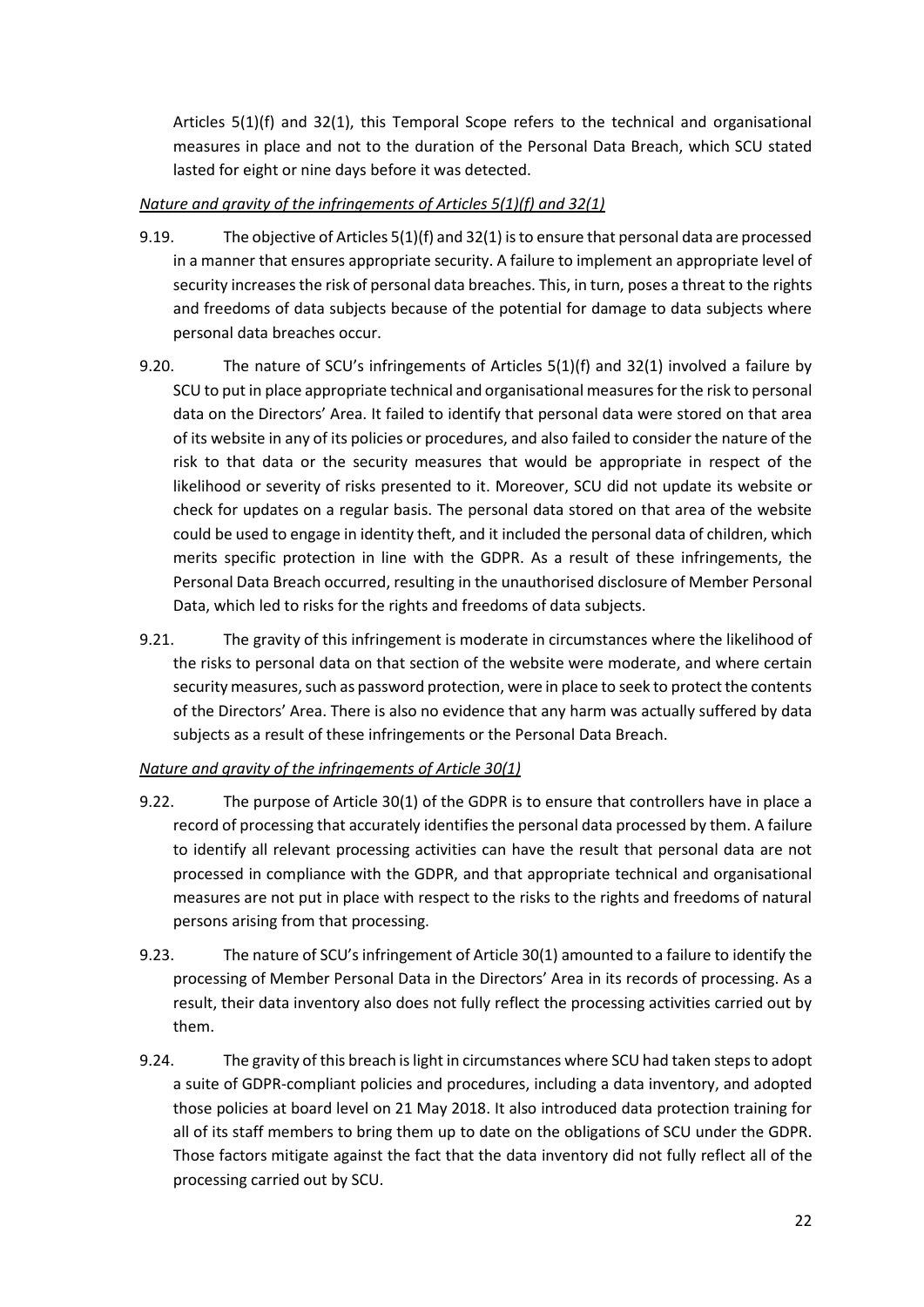### *Nature and gravity of the infringements of Article 28*

- 9.25. Article 28 of the GDPR seeks to ensure that controllers have oversight of processors engaged by them. Article 28(1) seeks to ensure that controllers only engage processors who put in place sufficient guarantees for the security of personal data. Article 28(3) mandates a specific contract to be put in place between the controller and processor, which requires them to consider the nature and purpose of processing in order that those aspects of their relationship can be accurately reflected in the contract.<sup>28</sup> The contract also sets out how the relationship between a controller and processor should operate in practice, $29$  and binds a processor to put appropriate security measures in place for the risk to personal data.<sup>30</sup>
- 9.26. The nature of SCU's infringement of Article 28 involved a failure to ensure that the Processor provided sufficient guarantees for the processing of personal data. SCU also failed to put in place a contract with the Processor that met the requirements of Article 28(3) of the GDPR.
- 9.27. In those circumstances, while there was a failure by SCU to adhere to that provision of the GDPR in respect of the Processor, which contributed to the Personal Data Breach, the underlying risk to rights and freedoms of data subjects caused by those infringements has been identified as being primarily due to the infringement of Articles 5(1)(f) and 32(1). Thus, the gravity of this infringement is light to moderate.

### **b) the intentional or negligent character of the infringement;**

9.28. The Article 29 Working Party Guidelines on the application and setting of administrative fines for the purposes of Regulation 2016/679 (the "**Fines Guidelines**") provide that:

> *"In general, "intent" includes both knowledge and wilfulness in relation to the characteristics of an offence, whereas "unintentional" means that there was no intention to cause the infringement although the controller/processor breached the duty of care which is required in the law."<sup>31</sup>*

- 9.29. I recognise that SCU's infringements of the GDPR were not intentional nor deliberate acts or omissions. I therefore do not consider there was "intent" on the part of SCU in the sense that there was no knowledge or wilfulness on their part in respect of their failures to ensure compliance with the relevant provisions of the GDPR.
- 9.30. In the Fines Guidelines, the following examples and guidance are given in relation to negligence,

*Other circumstances, such as failure to read and abide by existing policies, human error, failure to check for personal data in information published, failure to apply* 

<sup>28</sup> Article 28(3) of the GDPR

 $29$  Including Articles 28(3)(a), 28(3)(e), 28(3)(f), 28(3)(g) and 28(3)(h)

<sup>30</sup>Article 28(3)(c) of the GDPR.

<sup>&</sup>lt;sup>31</sup> Article 29 Data Protection Working Party 'Guidelines on the application and setting of administrative fines for the purposes of Regulation 2016/679' WP253, 11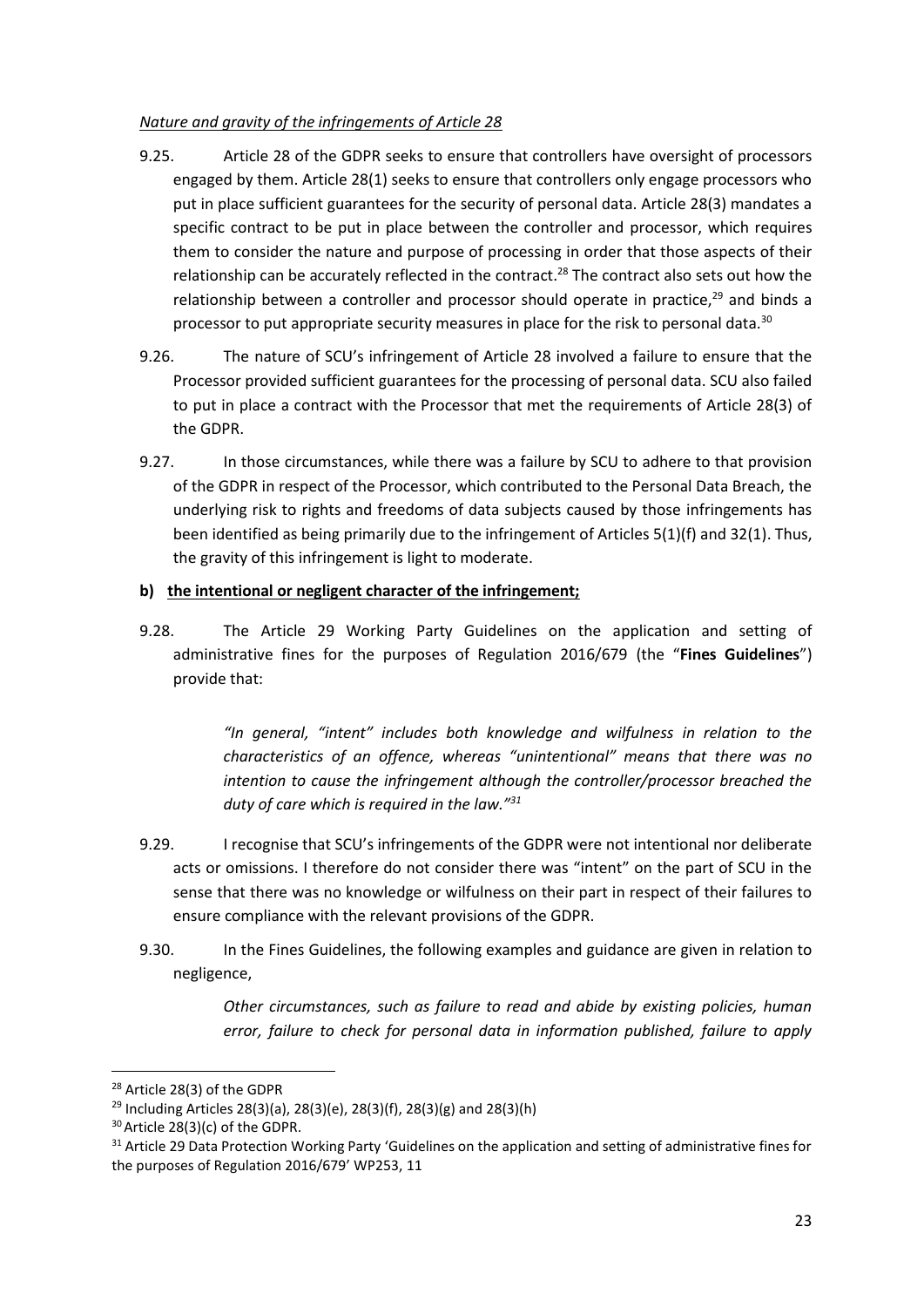*technical updates in a timely manner, failure to adopt policies (rather than simply failure to apply them) may be indicative of negligence.*

*Enterprises should be responsible for adopting structures and resources adequate to the nature and complexity of their business. As such, controllers and processors cannot legitimise breaches of data protection law by claiming a shortage of resources*. 32

9.31. On this basis, I find that SCU was negligent within the meaning of Article 83(2)(b) in respect of the infringements identified in this Decision. While SCU is a small, communitybased organisation, it was aware that it had obligations in relation to the processing of personal data under the GDPR, and failed to identify all of its processing operations, or to ensure that they were carried out in a manner that complied with that Regulation.

# **c) Any action taken by the controller or processor to mitigate the damage suffered by data subjects;**

### *Articles 5(1)(f) and 32(1)*

- <span id="page-23-0"></span>9.32. Following the Personal Data Breach, SCU took a significant number of steps to mitigate any damage that may have been suffered by data subjects. The Manager notified the Processor of the Personal Data Breach immediately on becoming aware of it. The next day, 30 November 2018, the Manager notified the Personal Data Breach to the DPC. By that time the Processor had taken a number of steps, described in the Breach Notification, including the following:
	- a) Access to the reports was immediately locked;
	- b) Google was requested to remove all affected records;
	- c) Director login passwords were changed;
	- d) [www.slanecreditunion.ie](http://www.slanecreditunion.ie/) was taken offline as a precaution;
	- e) A consultancy (the "**Consultancy**") was engaged to review the issue with the plugin and other security measures applicable to the website; and
	- f) SCU were carrying out an ongoing review of the accounts of each of the affected persons to confirm that all activity was validly authorised.
- 9.33. SCU provided the DPC with a screenshot of a [www.google.com](http://www.google.com/) page removal confirmation relating to 13 links on 29 November 2018. On 4 November 2021, SCU confirmed that this request was made to Google to remove "any risk of links or search keywords being effective" to find the links.
- 9.34. SCU confirmed that all affected data subjects had been notified of the Personal Data Breach on 6 December 2018, six days after they became aware of the breach. Each data subject was also sent a separate letter providing them with a new SCU account number; this was described in the Breach Notification as one of the steps that SCU proposed to take to address the breach or mitigate its adverse effects.

<sup>32</sup> Ibid, 12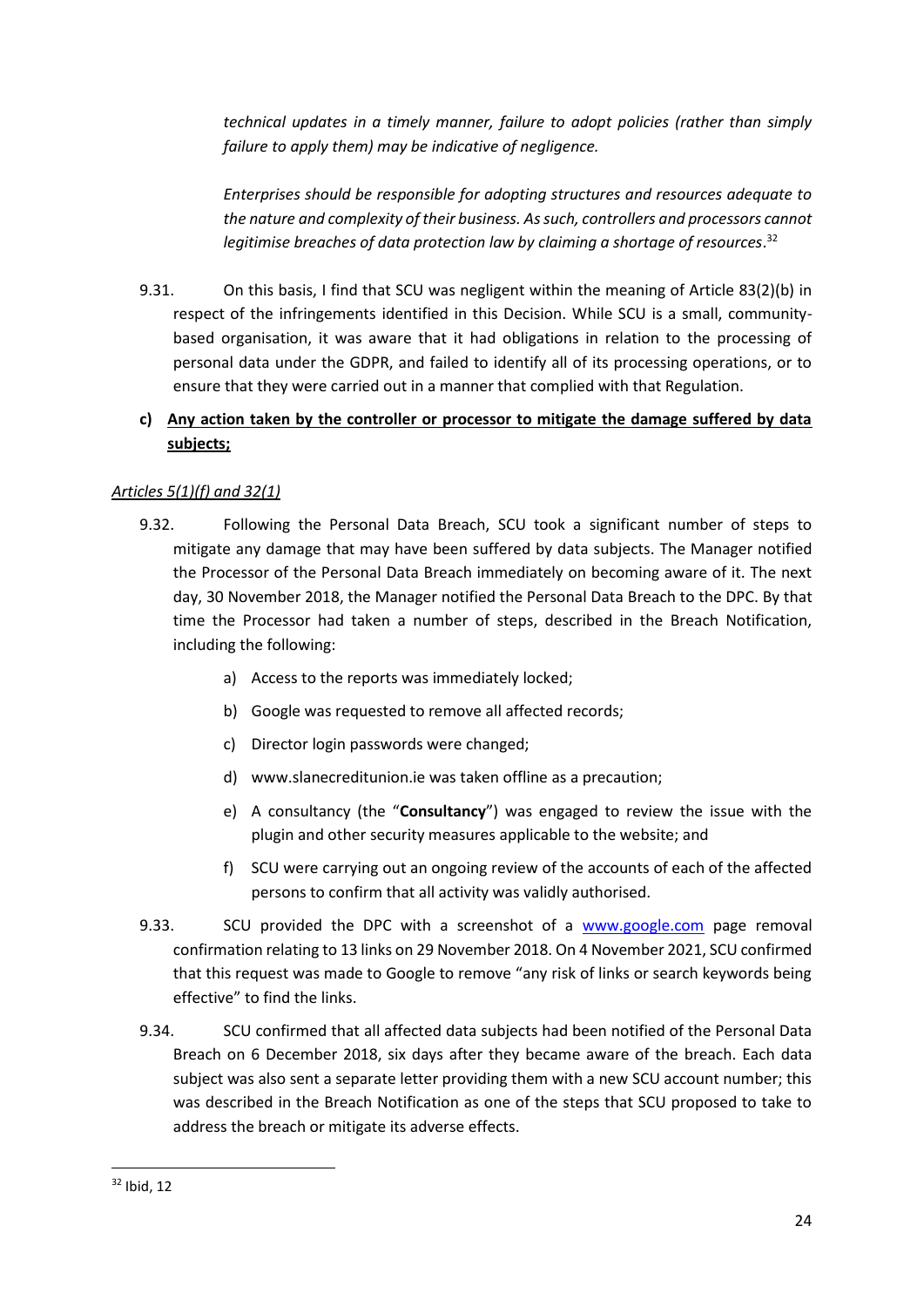- 9.35. By 10 January 2019, SCU had received a list of recommended next steps from the Consultancy, and communicated to the DPC the steps that had been taken by SCU in response to those recommendations.
- 9.36. SCU compiled an incident report relating to the breach by 10 January 2019, and confirmed on 17 January 2019 that raw files relating to the Personal Data Breach had been saved. Those files have been provided to the DPC.
- 9.37. Over the next 16 months, at which point SCU sent their final submissions to the Inquiry Team on 22 May 2020, SCU took a number of steps to change the manner in which they processed member personal data in board reports. SCU reduced the timeframe for which directors' reports were stored from three years to three months, they removed old board packs, upgraded the board pack storage, and introduced download tracking for board packs. Subsequently, the Directors' Area was made redundant and board documents were shared with directors by unencrypted email or via SCU's secure website. By 13 March 2020, SCU had reduced the amount of personal data included in board packs. Instead of the information that had previously been included in the Member Enquiry Reports, SCU instead began to provide to directors the number of new members for the month and their account numbers, with more information available on request. On 22 May 2020, they said that information about new members was only provided in hard copy at board meetings and disposed of by directors securely, after the meeting.
- 9.38. In relation to the website more generally, SCU began to carry out documented website checks on a weekly basis. They put a change management policy in place on 12 July 2019.<sup>33</sup> They also submitted that the architecture of the website was changed to remove the use of plugins so that upgrades could not have the consequence that SCU identified as being attributable to the Yoast plugin in the context of the Personal Data Breach. They said that issues caused by outdated plugins and the content management system were identified by security checks, plugin checks and content management system checks; all plugins and systems were updated; and the website was transferred to a new server. They removed the Yoast plugin as a security measure for private files, but it was still enabled to serve its purpose of search engine optimisation. They further said that they made sure that private files were protected by measures like .htaccess and robots.txt instead of plugins.
- 9.39. On 25 April 2019, a website penetration test report was provided to SCU. The purpose of the test was to simulate an external attack on SCU's network and network services to identify any weaknesses that could be exploited by a non-approved person or entity.<sup>34</sup> The report identified a medium risk arising from one issue on the [www.slanecreditunion.ie](http://www.slanecreditunion.ie/) website, which involved an out of date version of PHP being used on the website.<sup>35</sup> An attempt to inject code into the director login page was blocked by a Wordpress security feature.<sup>36</sup>

 $\overline{a}$ 

<sup>&</sup>lt;sup>33</sup> Final Inquiry Report, [45]

<sup>&</sup>lt;sup>34</sup> Website penetration test 25 April 2019, [5]

 $35$  Ibid,  $[6]$ 

<sup>36</sup> Ibid, [11]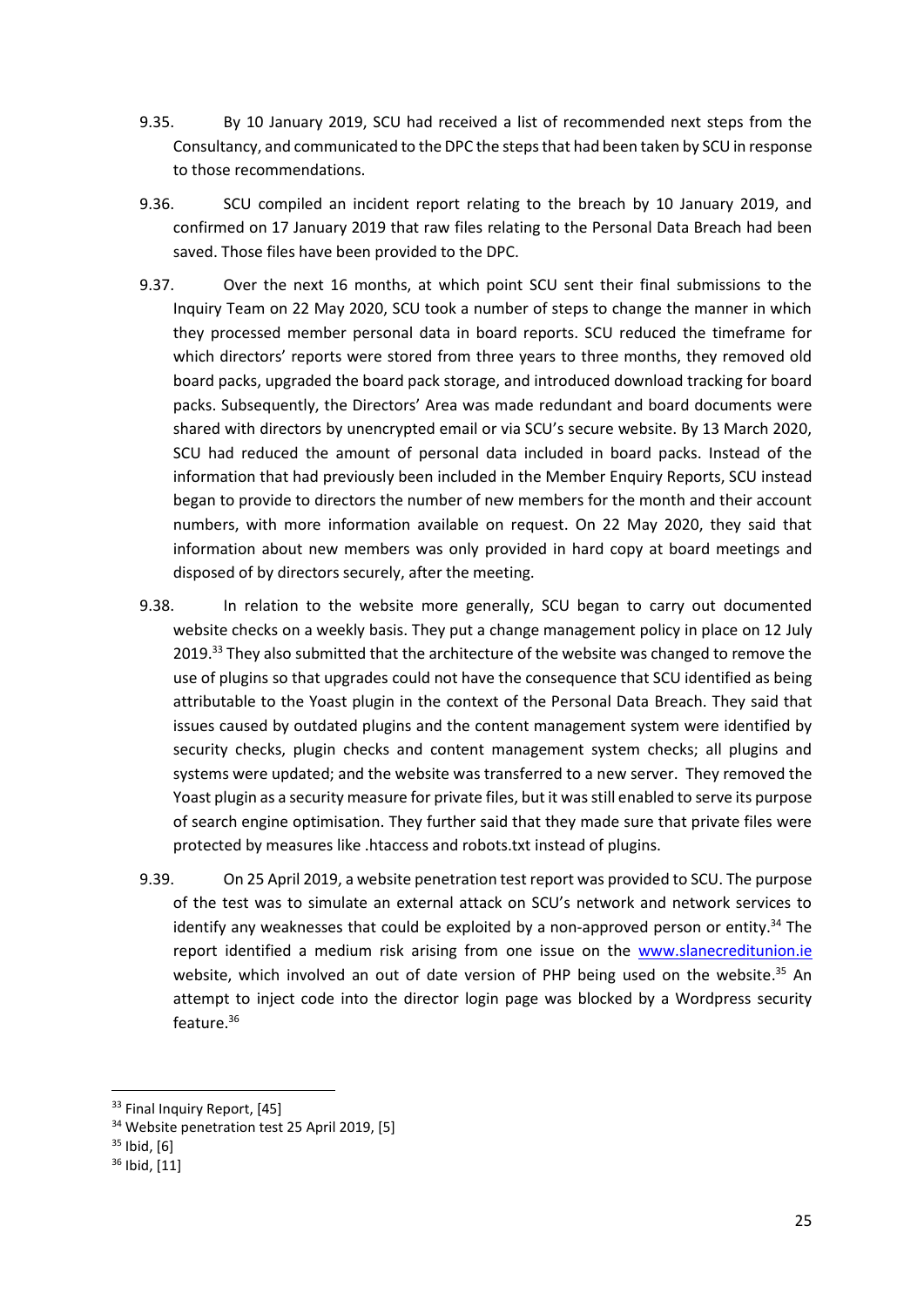<span id="page-25-0"></span>9.40. In its submissions on the Draft Decision, SCU provided a copy of a risk assessment related to data protection from January 2022, the purpose of which was "to consider the risks to the processing of member personal data in director board packs and the security measures that are appropriate in respect of these risks." It specifies that member personal data is no longer included in board packs.<sup>37</sup>

### *Article 28*

9.41. In relation to the infringement of Article 28, the Processor and the Sub-Processor are no longer engaged in data collection. $38$  This is a mitigating action in relation to those infringements.

### *Articles 30(1)*

9.42. In respect of the infringements of Article 30(1), an updated data inventory was provided to the DPC on 21 January 2022, which confirms that member personal data is not included in board packs.

# **d) the degree of responsibility of the controller or processor taking into account technical and organisational measures implemented by them pursuant to Articles 25 and 32;**

- 9.43. As outlined above, SCU infringed Articles 5(1)(f) and 32(1) of the GDPR by failing to implement appropriate technical and organisational measures regarding its processing of Member Personal Data on the Directors' Area. I consider that SCU holds full responsibility for these failures and the absence of such measures must be deterred. However, in circumstances where this factor forms the basis for the finding of the infringements of Articles 5(1)(f) and 32(1) against SCU, this factor cannot be considered aggravating in respect of those infringements.
- 9.44. In relation to the infringements of Articles 28 and 30(1), SCU put in place technical and organisational measures to ensure compliance with those provisions in some contexts. In relation to Articles 30(1) it adopted a data inventory on 21 May 2018. It updated some processor contracts to bring them in line with the requirements of Article 28(3). However, those technical and organisational measures did not fully capture the processing of Member Personal Data by SCU on th[e www.slanecreditunion.ie](http://www.slanecreditunion.ie/) website during the Temporal Scope.

### **e) any relevant previous infringements by the controller or processor;**

9.45. There are no relevant previous infringements of the GDPR by SCU.

# **f) the degree of cooperation with the supervisory authority, in order to remedy the infringement and mitigate the possible adverse effects of the infringement;**

9.46. SCU cooperated fully with the Inquiry Team throughout the Inquiry and sought to mitigate the infringements in the manner already described in this Decision. They responded to the queries circulated to them, and facilitated an onsite inspection of their premises. On 4

<sup>&</sup>lt;sup>37</sup> On the fifth page of the January 2022 Risk Assessment

<sup>38</sup> SCU submissions of 22 May 2020, [44] and Data Processor Statement of Compliance with GDPR circulated on 21 January 2022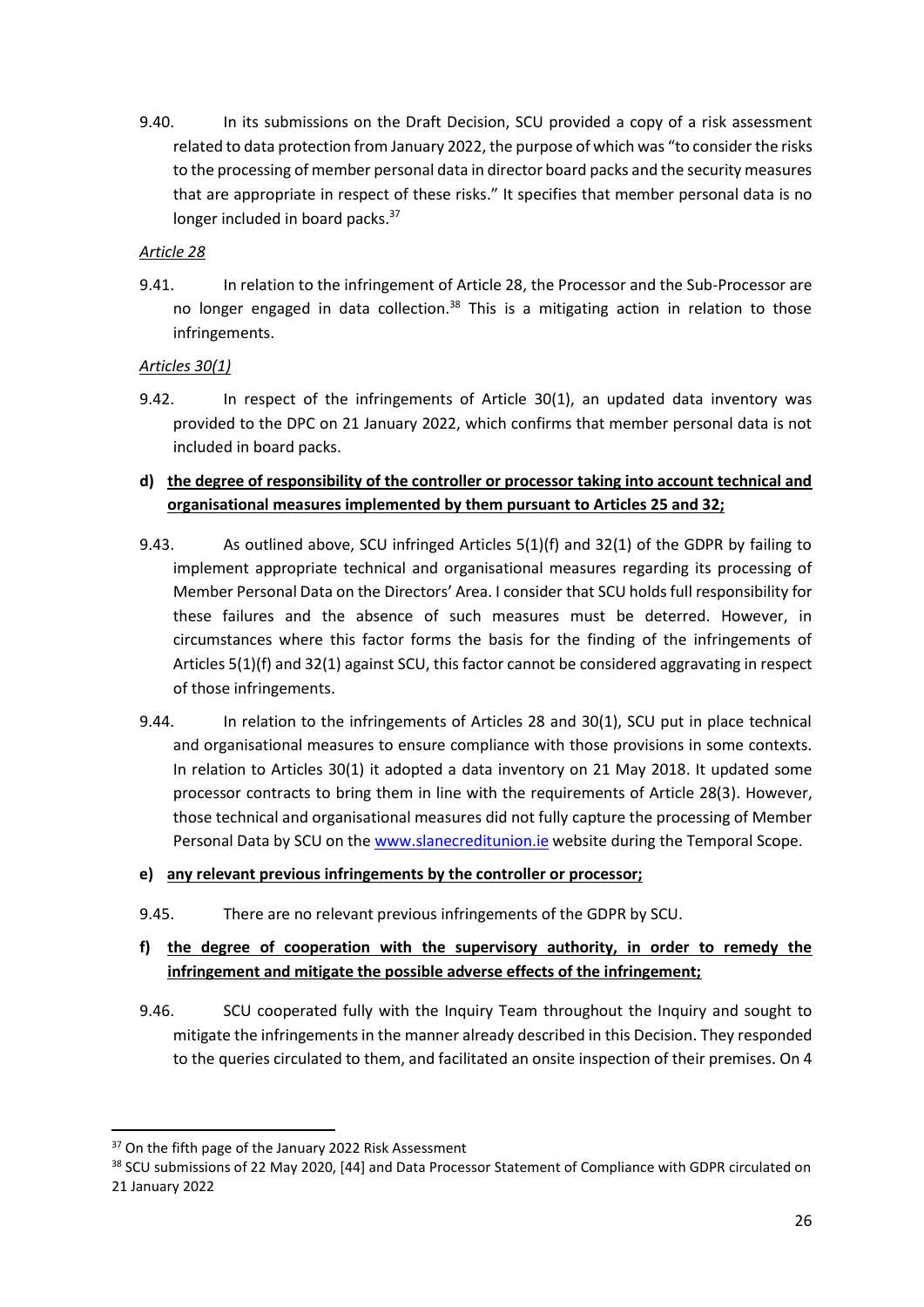November 2021, they also responded to the request I sent them for further information on 14 October 2021.

9.47. I have had regard to the suite of documentation submitted by SCU with its submissions on the Draft Decision, and those submitted throughout the Inquiry, as detailed in the Appendix to this Decision. I find that SCU has shown a high degree of cooperation with the DPC and have taken many steps to remedy the infringements identified in this Decision and to mitigate their adverse effects.

## **g) the categories of personal data affected by the infringement;**

9.48. Personal data of a financial nature was not affected by the infringement, and nor were any special categories of personal data. While Member Personal Data were processed by SCU for purposes that may have revealed their politically exposed status or criminal record,<sup>39</sup> the information in the Member Enquiry Reports did not in themselves contain special category data or data relating to criminal convictions or offences. Personal data of children were affected by the infringements, however.

# **h) The manner in which the infringement became known to the supervisory authority, in particular whether, and if so to what extent, the controller or processor notified the infringement;**

- 9.49. The Inquiry was conducted to examine whether or not SCU has discharged its obligations in connection with the subject matter of the Personal Data Breach and to determine whether any provision(s) of the GDPR or 2018 Act had been contravened by SCU in that context. Hence, SCU's notification of the Personal Data Breach triggered the process by which the infringements became known to the DPC.
- 9.50. The Administrative Fines Guidelines consider the relevance of such notifications regarding administrative fines:

*"The controller has an obligation according to the Regulation to notify the supervisory authority about personal data breaches. Where the controller merely fulfils this obligation, compliance with the obligation cannot be interpreted as an attenuating/ mitigating factor."*<sup>40</sup>

- 9.51. Therefore, SCU's compliance with its obligation to notify personal data breaches under Article 33(1) of the GDPR cannot be considered mitigating in respect of the infringements of the GDPR identified in this Decision.
- **i) Where measures referred to in Article 58(2) have previously been ordered against the controller or processor concerned with regard to the same subject-matter, compliance with those measures;**
- 9.52. Corrective powers have not previously been ordered against SCU with regard to the subject-matter of this Decision. I note that a previous inspection of certain features of SCU's website was carried out in 2016. As that investigation pre-dated the date of application of

<sup>39</sup> Submissions of 22 May 2020

<sup>40</sup> Article 29 Data Protection Working Party 'Guidelines on the application and setting of administrative fines for the purposes of Regulation 2016/679, WP253, 15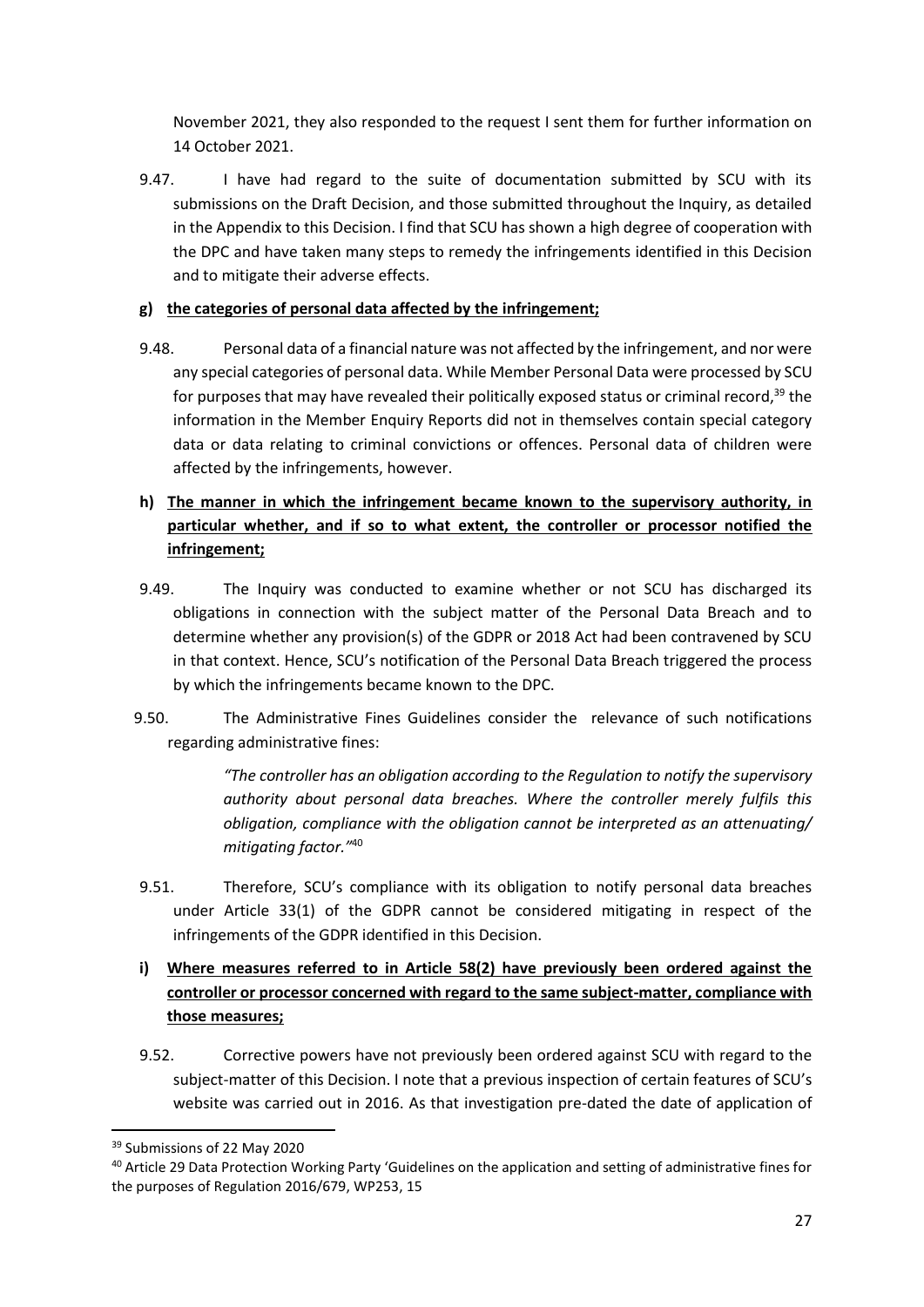the GDPR it is not a relevant aggravating or mitigating measure in respect of the application of any corrective measures in this Inquiry.

# **j) adherence to approved codes of conduct pursuant to Article 40 or approved certification mechanisms pursuant to Article 42;**

- 9.53. Not applicable.
- **k) Any other aggravating or mitigating factor applicable to the circumstances of the case, such as financial benefits gained, or losses avoided, directly or indirectly, from the infringement.**
- 9.54. I consider that the matters considered under Article 83(2)(a) (j) reflect an exhaustive account of both the aggravating and mitigating factors applicable in the circumstances of the case.

### **Conclusion on the application of these criteria to the infringements by SCU**

9.55. When imposing corrective measure(s), I am obliged to select the measure(s) that are effective, proportionate and dissuasive in response to the particular infringements. The assessment of what is effective, proportionate and dissuasive must be made in the context of the objective pursued by the corrective measures. The Administrative Fines Guidelines provide that:

> *"The assessment of what is effective, proportional and dissuasive in each case will have to also reflect the objective pursued by the corrective measure chosen, that is either to reestablish compliance with the rules, or to punish unlawful behavior (or both)."*<sup>41</sup>

9.56. The Draft Decision proposed to impose an administrative fine in respect of SCU's infringements of Articles 5(1)(f), and 32(1) of the GDPR. That Draft Decision made the provisional finding that the administrative fine was necessary in respect of that infringement in order to provide an effective, proportionate and dissuasive response in the particular circumstances of this case. In its submissions on the Draft Decision, SCU said,

> <span id="page-27-0"></span>*In concluding our response, we are grateful to the Data Protection Commissioner for her observance and recognition of efforts done at the time and during the investigation. We have sought to meet the requirements intended for us prior to the finalisation of the report to show our determination in resolving any weaknesses and failures that have been identified.*

> *We sincerely hope that these additional measures will be recognised in the final report. Further, the Board respectfully states that, while it recognises that you may impose a maximum fine of €6,000, however it hopes that you look upon us favorably in this matter.<sup>42</sup>*

9.57. In deciding whether an administrative fine is appropriate in the circumstances and the amount of that fine, I have taken into consideration the additional steps taken by SCU to comply with the GDPR, as outlined in relation to the analysis of Articles 83(2)(c) and 83(2)(f)

**<sup>.</sup>** <sup>41</sup> Ibid, 6.

<sup>&</sup>lt;sup>42</sup> Document titled "Response to the Findings of the Data Protection Commissioner" circulated on 21 January 2022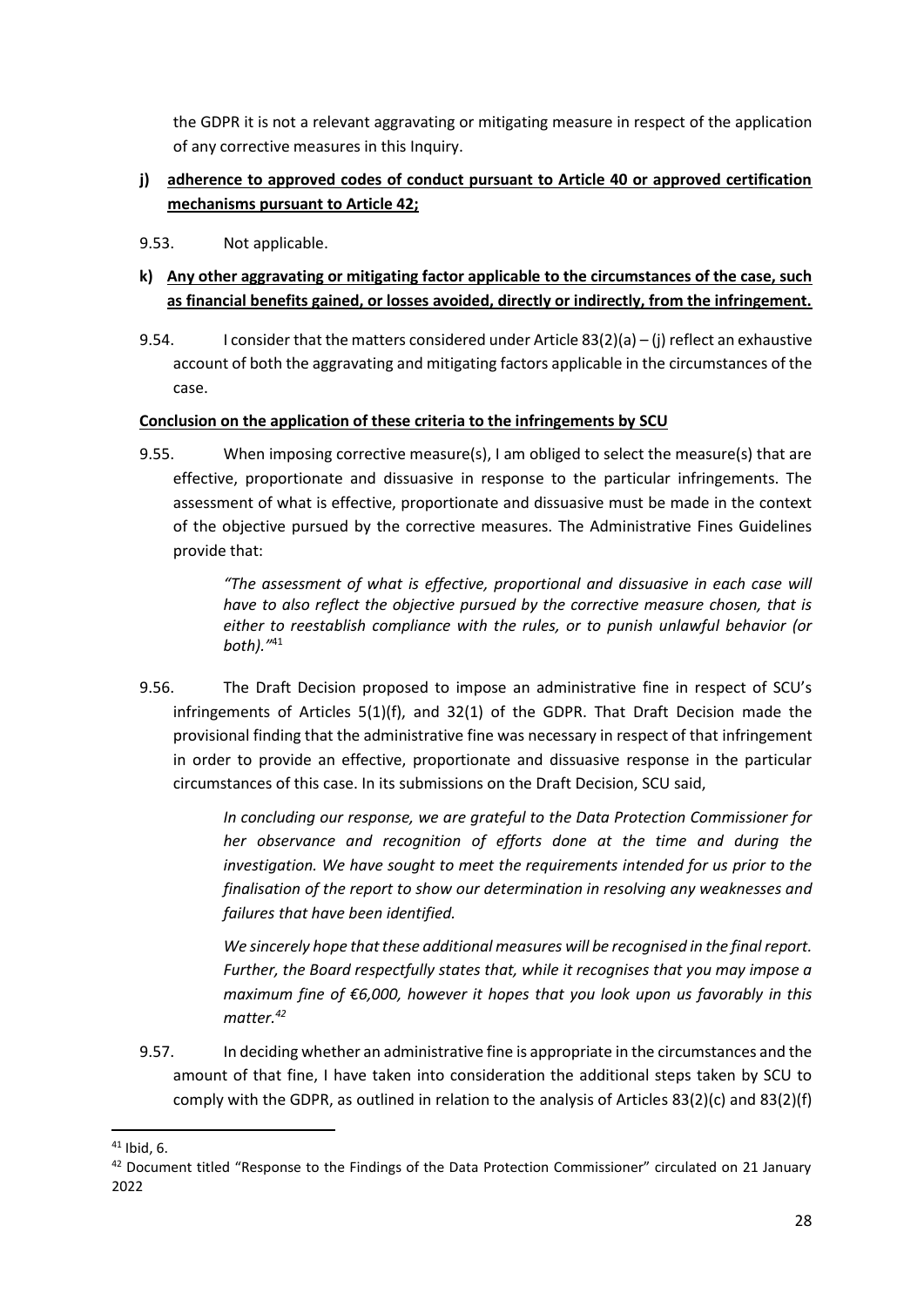of the GDPR above. I have also decided not to make an order to bring processing into compliance with the GDPR due to those additional steps taken by SCU, as previously outlined.

- 9.58. Regarding SCU's infringements of Articles 5(1)(f) and 32(1), while I consider that the reprimand is of significant value in dissuading future non-compliance and in re-establishing compliance with these provisions of the GDPR, the risk to the rights and freedoms of data subjects arising from the infringements warrants a fine in all the circumstances.
- 9.59. Regarding SCU's infringement of Article 30(1), I have taken account of the fact that the gravity of this infringement was considered to be light, and that it was considered not to be intentional.
- 9.60. In relation to the infringement of Article 28, this infringement presented a light to moderate risk to the rights and freedoms of data subjects. However, SCU had updated a number of processor agreements. It also mitigated the risk arising from this breach by halting its engagement of the processor in relation to the collection and processing of member personal data in board packs.
- 9.61. As a general comment, I note that SCU has been prompt to react following the Personal Data Breach, has been very cooperative with the DPC and has indicated a willingness to adopt any measures necessary to bring its processing into compliance with the GDPR.
- 9.62. However, for the reasons outlined above, I consider that an administrative fine is necessary, on balance, in order to ensure an effective, proportionate and dissuasive response to the infringements identified in respect of Articles 5(1)(f) and 32(1) of the GDPR. Accordingly, I have decided to impose a fine of €5,000 for the reasons explained in further detail below.
- 9.63. The findings of infringements of Articles 5(1)(f) and 32(1) relate to the processing by SCU of Member Personal Data in the Directors' Area. Article 32(1) elaborates on the requirement for appropriate security in Article  $5(1)(f)$ . In the circumstances, the infringements of Articles 5(1)(f) and 32(1) arise from the same failure of SCU to implement an appropriate level of security. Therefore, it is appropriate to calculate and apply a single administrative fine, and the fine will be calculated by reference to the infringement of Article 5(1)(f) only.

### **ii. The applicable range for the administrative fine**

- 9.64. In determining the appropriate amount of an administrative fine, it is necessary to first identify the appropriate cap for the fine as a matter of law. The cap determines the permitted range for the fine, from a range of zero to the cap. However, the cap is not a starting point for a fine. After identifying the permitted range, it is necessary to calculate the fine on that permitted range.
- 9.65. Article 83(5) of the GDPR provides that infringements of the obligations of controllers pursuant to, amongst others, Article 5 shall:

*"…in accordance with paragraph 2, be subject to administrative fines up to 20 000 000 EUR, or in the case of an undertaking, up to 4 % of the total worldwide annual turnover of the preceding financial year, whichever is higher…"*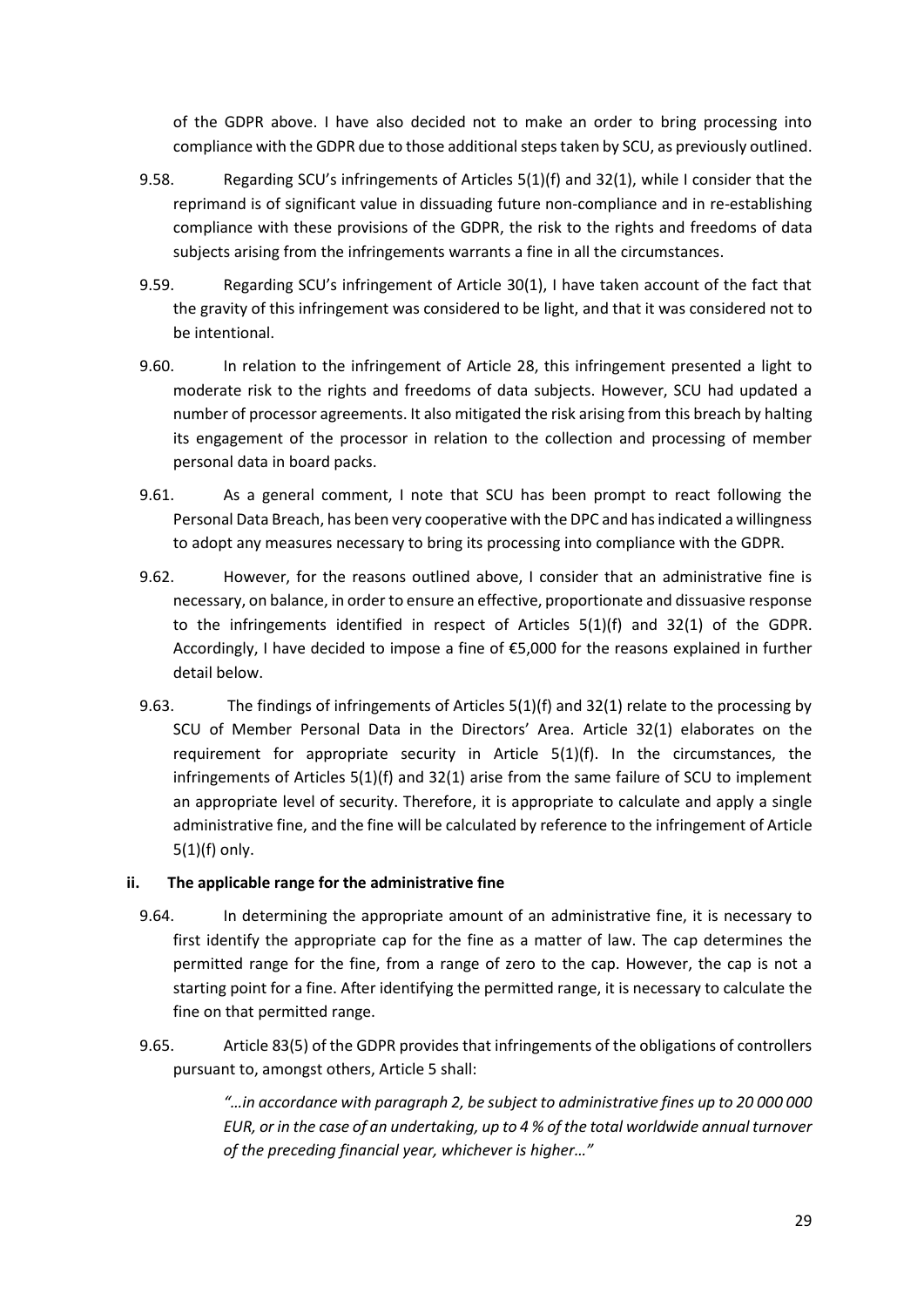9.66. The turnover of SCU in 2021 was €102,085.<sup>43</sup> As regards the maximum amount for the fine in respect of an infringement of Article 5(1)(f) is the higher of €20,000,000 or 4% of the turnover for the preceding financial year. Therefore, I am satisfied that the cap for SCU's infringement of Article 5(1)(f) is €20,000,000. This cap is not a starting point, but rather the cap on the permitted range as provided for by Article 83(5) of the GDPR.

### **iii. Calculating administrative fine**

- 9.67. In the absence of specific EU-level guidelines on the calculation of fines, I am not bound to apply any particular methodology.<sup>44</sup> The methodology that I have followed is intended to clearly and unequivocally set out the elements taken into account in calculating the fine, thereby allowing SCU, as the addressee, to understand the basis for the fine and ensuring that the fine is calculated in a rational manner.
- 9.68. The first step in the methodology I have followed in calculating the fine is to consider the permitted range and to locate the infringement on that permitted range. In this regard, the cap provided for in Article 83(5) of the GDPR is not the starting point. Rather, it is relevant to determining the permitted range. The determination of where on the permitted range the appropriate proposed range lies is made by reference to the nature, gravity, and duration of each infringement, as considered in relation to Article 83(2)(a) above, and the other mitigating and aggravating factors. The determination is made in the context of the objectives of re-establishing compliance, including through deterrence, and to provide a proportionate response to the unlawful behaviour. Then it will be considered whether the figure arrived at is "*effective, proportionate and dissuasive*" in the circumstances in accordance with Article 83(1) of the GDPR.
- 9.69. The Draft Decision set out a proposed range for the administrative fine and the factors to be considered, and the methodology to be used when calculating the fine, in order to provide SCU with the opportunity to comment in accordance with fair procedures. In its submissions on the Draft Decision, SCU made the comments outlined at paragraph [9.56,](#page-27-0) highlighting the additional steps it had taken and asking the DPC to look upon it favourably. As noted above, I have taken those submissions into consideration in relation to the application of the criteria set out in Article 83(2)(a)-(k) of the GDPR. In particular, I consider these steps to be mitigating in line with Article 83(2)(c) and 83(2)(f) of the GDPR.
- 9.70. In locating the fine on the permitted range of €0 to €20,000,000, I have had regard to the nature, gravity and duration of the infringement as assessed in accordance with Article 83(2)(a) above. I have also had regard to the aggravating factors, specifically the negligent character of the infringements as assessed in accordance with Article 83(2)(b) above. I have also had regard to the mitigating factors outlined in accordance with Articles 83(2)(c) and 83(2)(f) and have had regard to SCU's submissions in that respect.

<sup>43</sup> The figure listed beside "Total Income for Year" in SCU's audited financial statements for the year ended 30 September 2021, submitted by SCU to the DPC along with its submissions on the Draft Decision on 21 January 2022.

<sup>44</sup> See by analogy *Electrabel v Commission*, T 332/09, ECLI:EU:T:2012:672, [228], *Marine Harvest ASA v Commission*, T-704/14, ECLI:EU:T:2017:753, [450]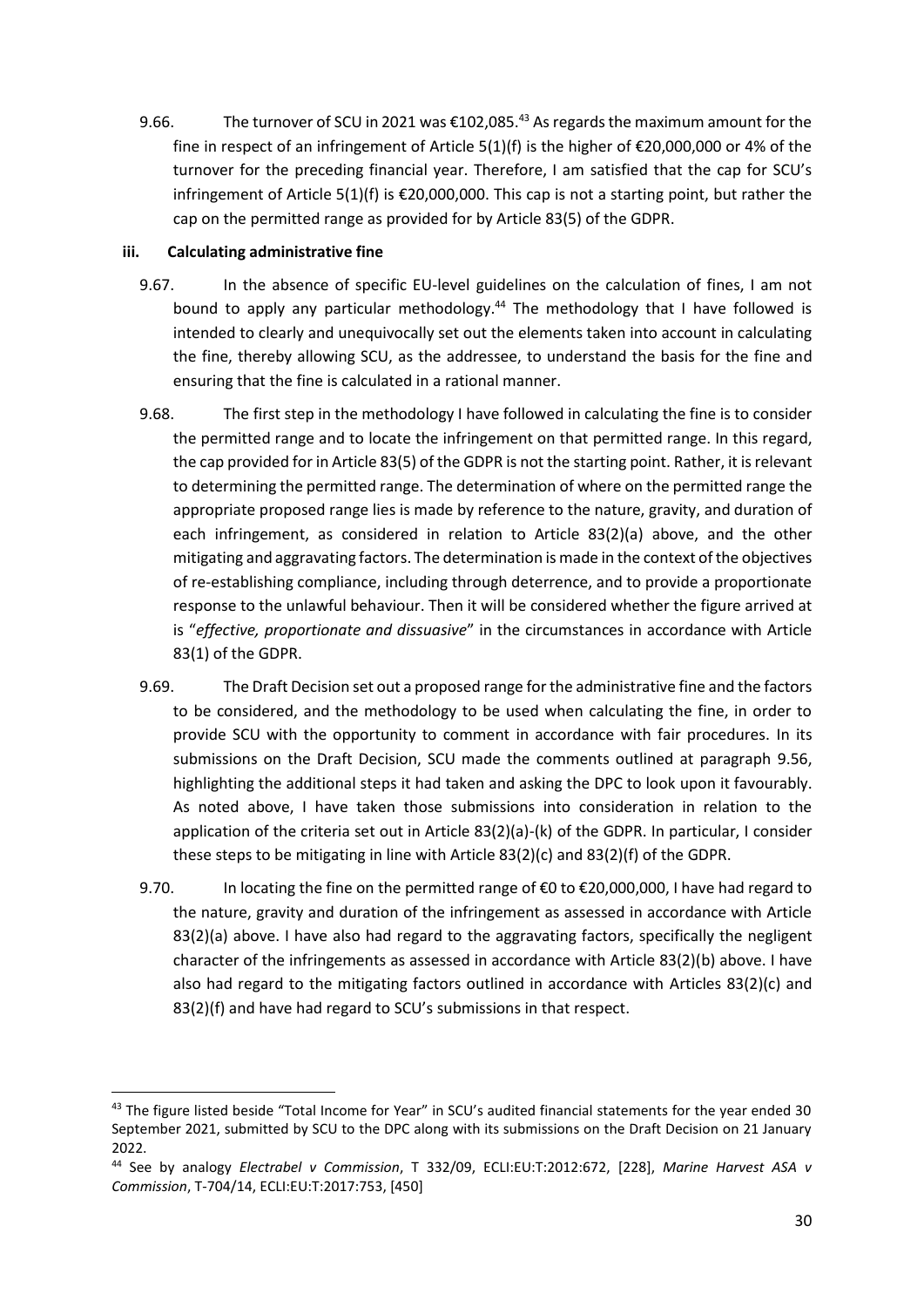- 9.71. Based on the analysis above, I find that the final figure for the administrative fine in this Decision in respect of SCU's infringement of Article 5(1)(f) of the GDPR is  $£5,000$ .
- 9.72. The final step is to consider whether the figure arrived at is "*effective proportionate and dissuasive*" in the circumstances in accordance with Article 83(1) of the GDPR. I consider that the figure of  $\epsilon$ 5,000 meets these requirements. As outlined above, the outlined infringement creates risks to the rights and freedoms of data subjects. In order for a fine to be dissuasive, it must dissuade both the controller or processor concerned as well as other controllers or processors carrying out similar processing operations from repeating the conduct concerned. I am satisfied that the final figure would be dissuasive to both SCU and similar controllers. As regards the requirements for any fine to be proportionate, this requires me to adjust the quantum of the fine to the minimum amount necessary to achieve the objectives pursued by the GDPR. I am satisfied that the fine outlined does not exceed what is necessary to enforce compliance with the GDPR, taking into account the impact of the infringements on the data subject rights enshrined in the GDPR.

### <span id="page-30-0"></span>**10. Summary of corrective powers**

- 10.1. By way of summary, this Decision has imposed the following corrective action:
	- A reprimand; and
	- An administrative fine of €5,000.

### <span id="page-30-1"></span>**11. Right of Appeal**

11.1. This Decision is issued in accordance with Section 111 of the 2018 Act. Pursuant to Section 150(5) of the 2018 Act, SCU has the right to appeal against this Decision within 28 days from the date on which notice of the Decision is received by it. Furthermore, as this Decision includes a decision to impose an administrative fine, pursuant to Section 142 of the 2018 Act, SCU also has the right to appeal against the decision to impose an administrative fine within 28 days from the date on which notice of the Decision is given to it.

**Helen Dixon**

**Commissioner for Data Protection**

**\_\_\_\_\_\_\_\_\_\_\_\_\_\_\_\_\_\_\_\_\_\_\_\_\_\_\_\_\_\_\_\_\_\_\_\_\_\_\_**